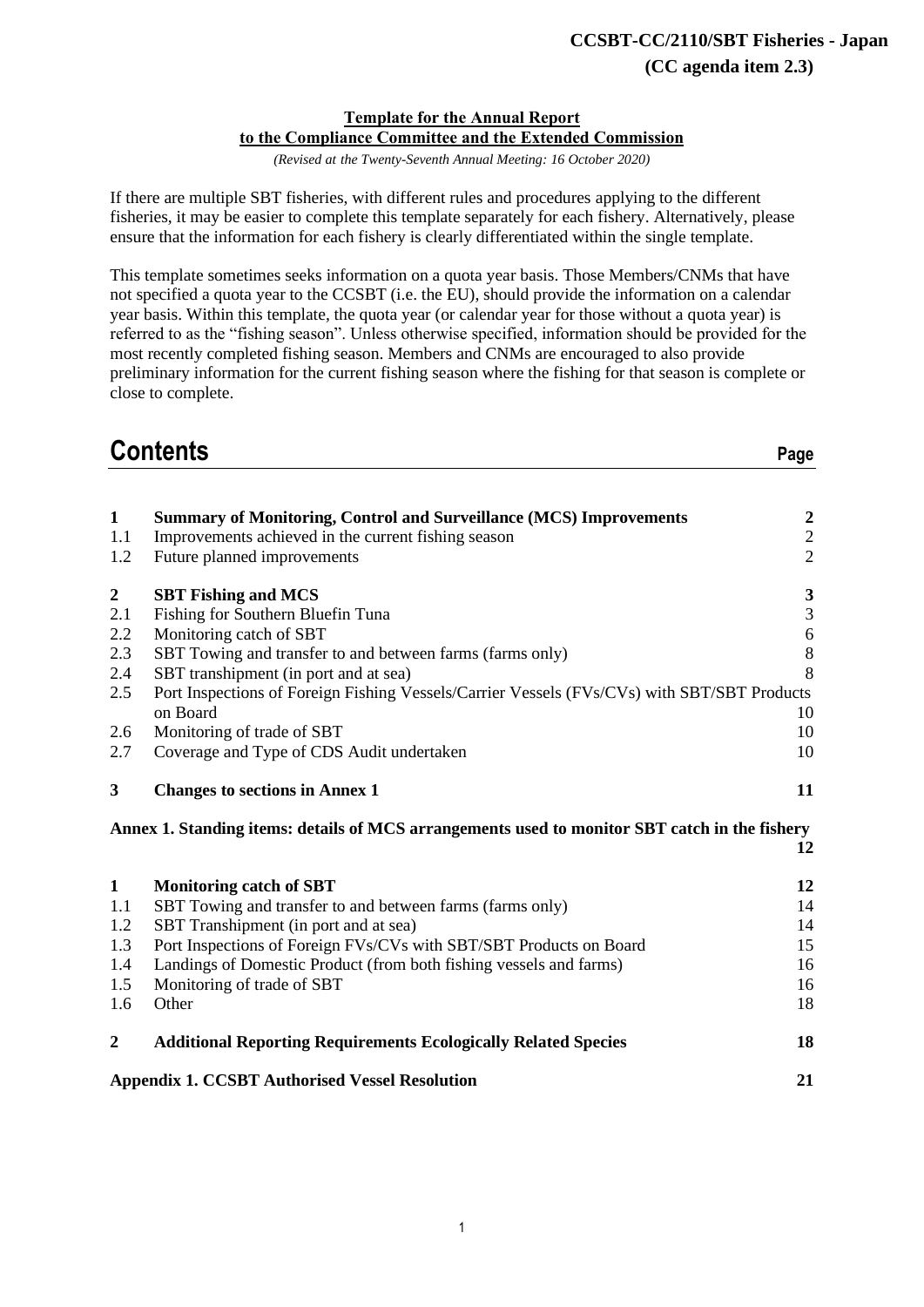# **1 Summary of Monitoring, Control and Surveillance (MCS) Improvements**

# **1.1 Improvements achieved in the current fishing season**

Provide details of MCS improvements achieved for the current fishing season.

<Corrective actions on implementation of seabird bycatch mitigation measures> Since the inception of 2020, the Fisheries Agency of Japan (FAJ) has strongly reminded all SBT vessels of the obligations to implement the seabird bycatch mitigation measures required by t-RFMOs. FAJ has implemented corrective actions to ensure its implementation. Those corrective actions are comprised of three phases. Phase 1 is to require each vessel to declare prior to the fishing season bycatch mitigation measures which it plans to implement. Phase 2 is to require each vessel to submit photographs of weighted lines and tori-lines, in case that the vessel declared to implement such measures. Phase 3 is to examine randomly each vessel's implementation at sea.

In 2020/21 fishing season, as of 3 September 2021, the result of confirmation by FAJ in each phase is as follows:

(Phase 1) Result of prior declaration from each SBT vessel

| Declared measures                                                                | No. of vessels |
|----------------------------------------------------------------------------------|----------------|
| Weighted line $+$ tori-line                                                      |                |
| Night setting $+$ tori-line                                                      |                |
| Night setting $+$ Weighted line                                                  |                |
| Tori-line + night setting (until 1 hour before dawn), weighted line (thereafter) |                |
| Tori-line $+$ night setting or weighted line (depending on fishing situation)    |                |
| Total                                                                            | $81*$          |

\* Of these, 3 vessels have been unable to start their cruise due to logistical constraints caused by the COVID-19 pandemic. Thus, the number of vessels at sea is 78 as of September.

(Phase 2) Result of prior submission of photographs from each SBT

Proper photographs were submitted from all the 81 vessels above, except for 3 vessels which have been unable to start their cruise due to logistical constraints caused by the COVID-19 pandemic.

(Phase 3) Result of random examination at sea

As of 2 September 2021 (roughly 5/12 months of the 2021 fishing season), FAJ has randomly and individually confirmed proper implementation of 25 out of the 78 vessels (32%) at sea, based on real time monitoring program (RTMP) reporting and VMS (for vessels which declared night-setting) as well as inquiry and additional submission of photograph onboard (for vessels which declared weighted line and tori-lines).

These confirmations detected no infraction. FAJ will continue these corrective actions throughout the 2021 fishing season toward full implementation of the seabird bycatch mitigation measures.

# **1.2 Future planned improvements**

Describe any MCS improvements that are being planned for future fishing seasons and the expected implementation date for such improvements.

FAJ recognizes that observed effort data shown in Table 1 of CCSBT-CC/2110/05 indicates that only tori-line was used in almost half of the observed efforts in 2020. In response, FAJ conducted investigation and found that there were two issues in the 2020 observer data on implementation of seabird bycatch mitigation measures.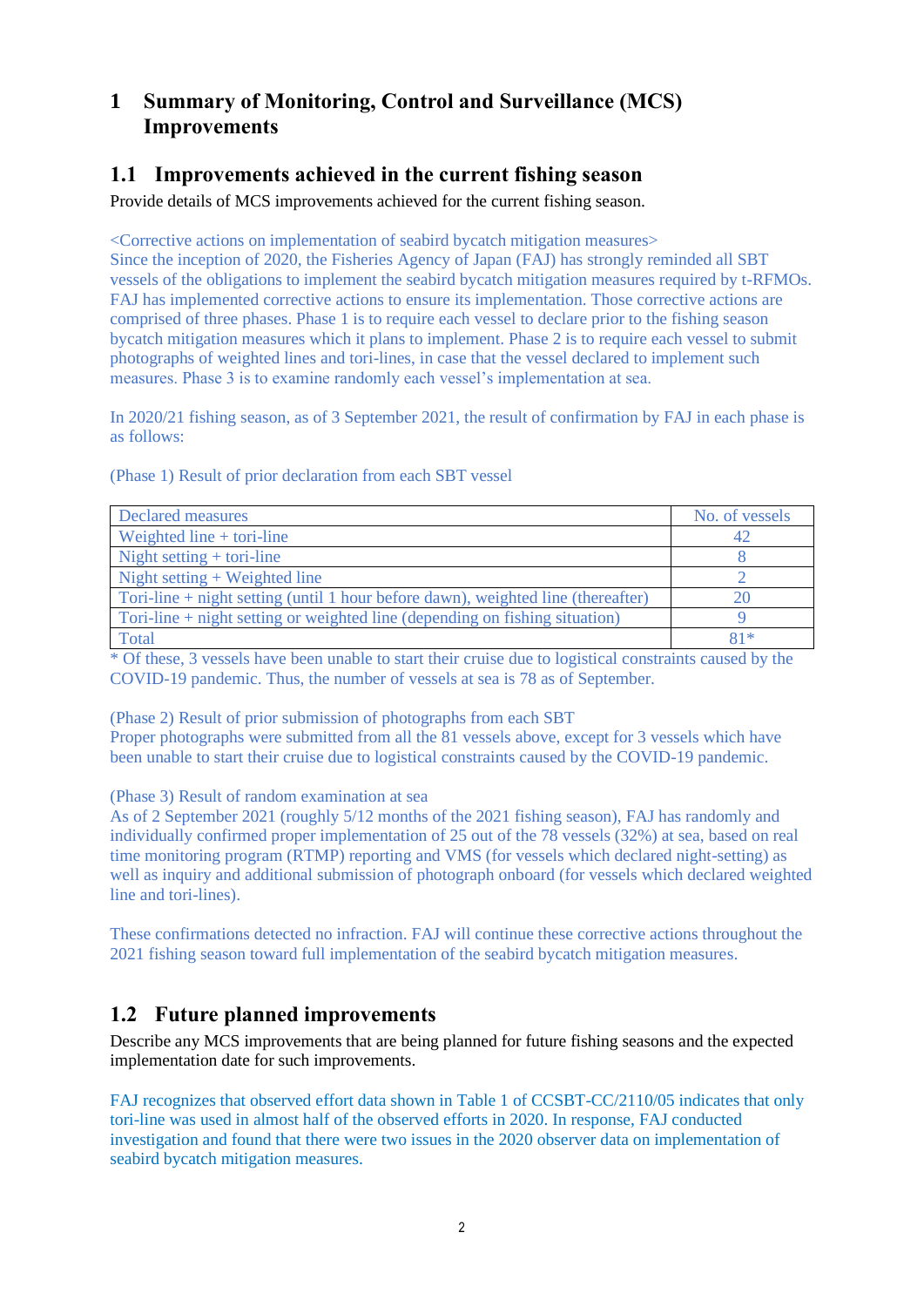First, FAJ did not conducted sufficient communication on the corrective actions above to observers. While FAJ was reported by the industry that they have introduced new set of weighted branch lines to their fishing vessels in accordance with the corrective actions, such information was not shared with observers in pre-cruise briefing. Consequently, observers could not reflect the improvements in their record.

Second, post-cruise debriefings have not been completed due to travel restrictions from the COVID-19 pandemic. In order to finalize data on the implementation of mitigation measures, more detailed examination need to be completed through debriefing.

Japan will resolve these two issues on implementation data and re-submit it as soon as possible. Also, FAJ will further improve the flow of corrective actions taking fully into account the above lessons learned.

# **2 SBT Fishing and MCS**

# **2.1 Fishing for Southern Bluefin Tuna**

## **2.1.1 Catch and allocation**

Specify the Effective Catch Limit, carry-forward of quota, total available catch, and attributable catch for the three most recently completed fishing seasons in Table 1. All figures should be provided in tonnes.

#### **Table 1. Effective catch limit, carry-forward, total available catch, and attributable catch.**

| А                                | B                                                    | C                                                                 | D                                                             | E                                              |
|----------------------------------|------------------------------------------------------|-------------------------------------------------------------------|---------------------------------------------------------------|------------------------------------------------|
| <b>Fishing Season</b>            | Effective<br>Catch<br>Limit <sup>1</sup><br>(tonnes) | Quota Carried<br>Forward to<br>this Fishing<br>Season<br>(tonnes) | Total<br>Available<br>$\text{Catch}^2$<br>$(B+C)$<br>(tonnes) | Attributable<br>catch <sup>3</sup><br>(tonnes) |
| April 2018 -<br>Match 2019       | $6,117*$                                             | 139                                                               | 6,256                                                         | 5,992                                          |
| April 2019-<br><b>March 2020</b> | $6,117*$                                             | 264                                                               | 6,381                                                         | 5,983                                          |
| April 2020-<br>March 2021        | $6.117*$                                             | 398                                                               | 6,515                                                         | 5,918                                          |

\*The agreed allocation for Japan was 6,165 tonnes, then Japan made a voluntary transfer of 48 tonnes to other two Members.

## **2.1.2 Allowances and SBT mortality for each sector**

Specify the allowances and SBT mortality for each sector during the three most recently completed fishing seasons in Table 2. If information on SBT mortality is not available for a particular sector, use the best estimates of catch. All figures to be provided in tonnes.

## **Table 2. Allowances and SBT mortality for each sector.**

<sup>&</sup>lt;sup>1</sup> Effective catch limit is the Member's allocation plus any adjustments for agreed short term changes to the National Allocation. For example, see column 3 of Table 1 at paragraph 87 of the Report of CCSBT 24.

<sup>&</sup>lt;sup>2</sup> Total available catch means a Member's Effective Catch Limit allocation for that quota year plus any amount of unfished allocation carried forward to that quota year.

<sup>&</sup>lt;sup>3</sup> 'A Member or CNM's attributable catch against its national allocation is the total Southern Bluefin Tuna mortality resulting from fishing activities within its jurisdiction or control including, inter alia, mortality resulting from: commercial fishing operations whether primarily targeting SBT or not; releases and/or discards; recreational fishing; customary and/or traditional fishing; and artisanal fishing.'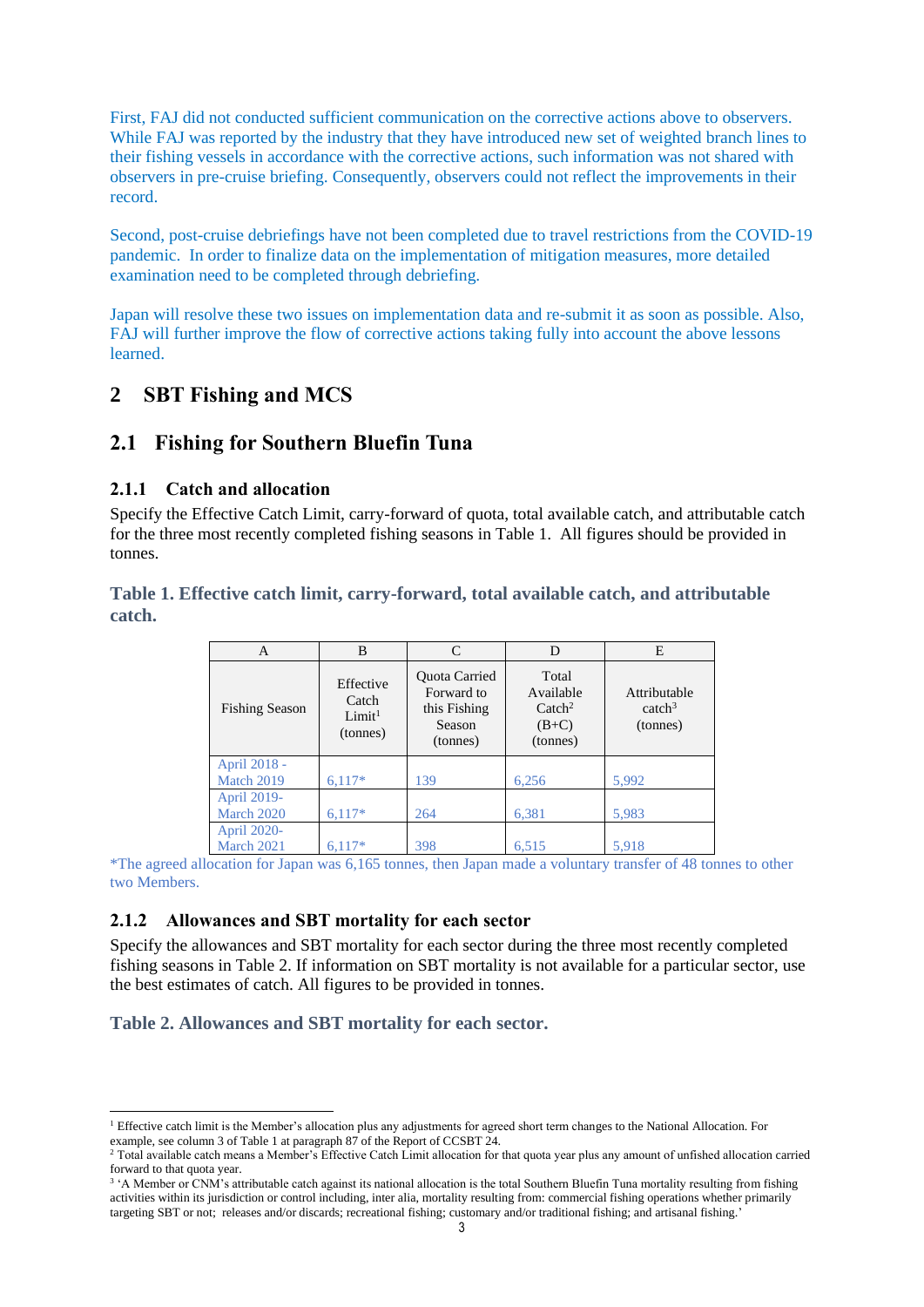|                       | Commercial fishing operations whether primarily targeting SBT or not |                         |                         |                                |  |
|-----------------------|----------------------------------------------------------------------|-------------------------|-------------------------|--------------------------------|--|
| Sector                |                                                                      | Sector 1: (Longline)    | Sector 2: (please name) |                                |  |
| Fishing season        | National<br>allowance                                                | Mortalities<br>(tonnes) | National<br>allowance   | <b>Mortalities</b><br>(tonnes) |  |
| April 2018-Match 2019 | 6.230                                                                | 5.963                   |                         |                                |  |
| April 2019-March 2020 | 6.355                                                                | 5.950                   |                         |                                |  |
| April 2020-March 2021 | 6.489                                                                | 5.870                   |                         |                                |  |

| Sector<br>continued       |                       | Releases and/or<br>discards |                       | Recreational fishing    |                       | Customary and/or<br>traditional fishing |                       | Artisanal fishing       |
|---------------------------|-----------------------|-----------------------------|-----------------------|-------------------------|-----------------------|-----------------------------------------|-----------------------|-------------------------|
|                           |                       | Sector 3:                   |                       | Sector 4:               | Sector 5:             |                                         | Sector 6:             |                         |
| Fishing<br>season         | National<br>allowance | Mortalities<br>(tonnes)     | National<br>allowance | Mortalities<br>(tonnes) | National<br>allowance | Mortalities<br>(tonnes)                 | National<br>allowance | Mortalities<br>(tonnes) |
| April 2018-<br>Match 2019 | 26                    | 29                          |                       |                         |                       |                                         |                       |                         |
| April 2019-<br>March 2020 | 26                    | 33                          |                       |                         |                       |                                         |                       |                         |
| April 2020-<br>March 2021 | 26                    | 48                          |                       |                         |                       |                                         |                       |                         |

#### **2.1.3 SBT Catch (retained and non-retained)**

For the three most recently completed fishing seasons, specify the weight (in tonnes) and number of SBT for each sector (e.g. commercial longline, commercial purse seine, commercial charter fleet, commercial domestic fleet, recreational fishing, customary and/or traditional fishing and artisanal fishing) in Table 3. Provide the best estimate if reported data is not available. Figures should be provided for both retained SBT and non-retained SBT. For all non-farming sectors, "Retained SBT" includes SBT retained on vessel and "Non-Retained SBT" includes those returned to the water. For farming, "Retained SBT" includes SBT stocked to farming cages and towing mortalities. If possible, provide both the weight in tonnes and the number of individuals in square brackets (e.g. [250]) for each sector. Table cells should not be left empty. If the value is zero, enter "0".

#### **Table 3. SBT catch (retained and non-retained)**

|                           | Retained and discarded SBT |                                |                                                |                                |                                  |                                |                        |                                            |
|---------------------------|----------------------------|--------------------------------|------------------------------------------------|--------------------------------|----------------------------------|--------------------------------|------------------------|--------------------------------------------|
|                           |                            |                                | Commercial sectors (all weights are in tonnes) |                                |                                  |                                |                        |                                            |
| Fishing<br>Season         | Sector 1                   | (long line)                    |                                                | Sector 2<br>(please name)      | Sector 3:<br>Recreational sector |                                |                        | Sector 4:<br>Customary/artisanal<br>sector |
|                           | Retained<br><b>SBT</b>     | Non-<br>Retained<br><b>SBT</b> | Retained<br><b>SBT</b>                         | Non-<br>Retained<br><b>SBT</b> | Retained<br><b>SBT</b>           | Non-<br>Retained<br><b>SBT</b> | Retained<br><b>SBT</b> | Non-<br>Retained<br><b>SBT</b>             |
| April 2018-<br>Match 2019 | [107, 161]                 | [8, 953]                       |                                                |                                |                                  |                                |                        |                                            |
| April 2019-<br>March 2020 | [113,899]                  | [8, 773]                       |                                                |                                |                                  |                                |                        |                                            |
| April 2020-<br>March 2021 | [94,002]                   | [9,328]                        |                                                |                                |                                  |                                |                        |                                            |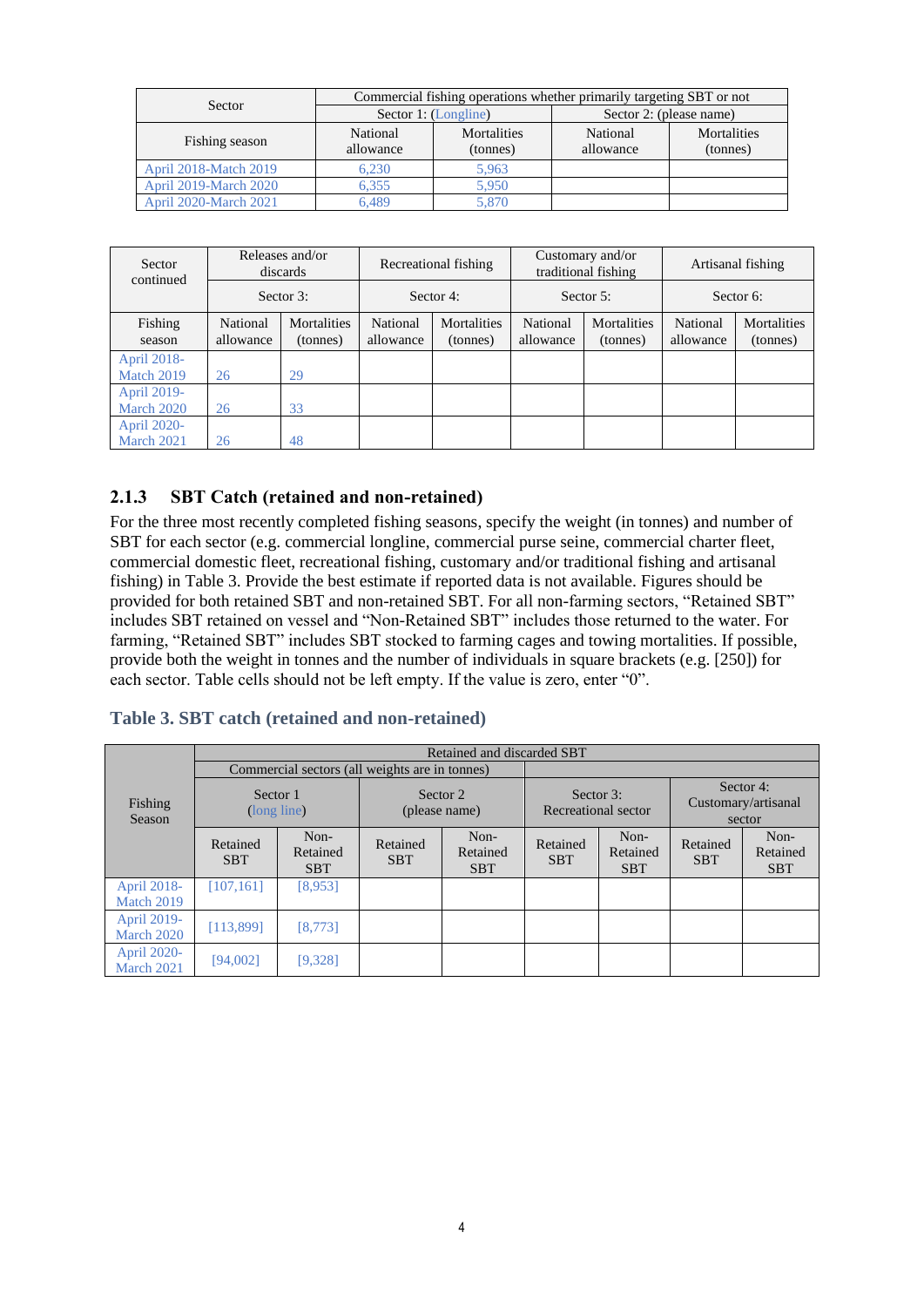## **2.1.4 The number of vessels in each sector**

Specify the fishing season and number of vessels that caught SBT in each sector during the three most recently completed fishing seasons in Table 4.

In cases where vessel numbers are not able to be provided, specify the best estimate.

## **Table 4. Vessels by Sector**

|                            | Number of vessels    |                        |                        |                               |  |  |
|----------------------------|----------------------|------------------------|------------------------|-------------------------------|--|--|
|                            |                      | Commercial sectors     | Sector 3: Recreational | Sector 4:                     |  |  |
| Fishing season             | Sector 1 (long line) | Sector 2 (please name) | sector                 | Customary/artisanal<br>sector |  |  |
| April 2018 -<br>Match 2019 | 89                   |                        |                        |                               |  |  |
| April 2019-<br>March 2020  |                      |                        |                        |                               |  |  |
| April 2020-<br>March 2021  | 79                   |                        |                        |                               |  |  |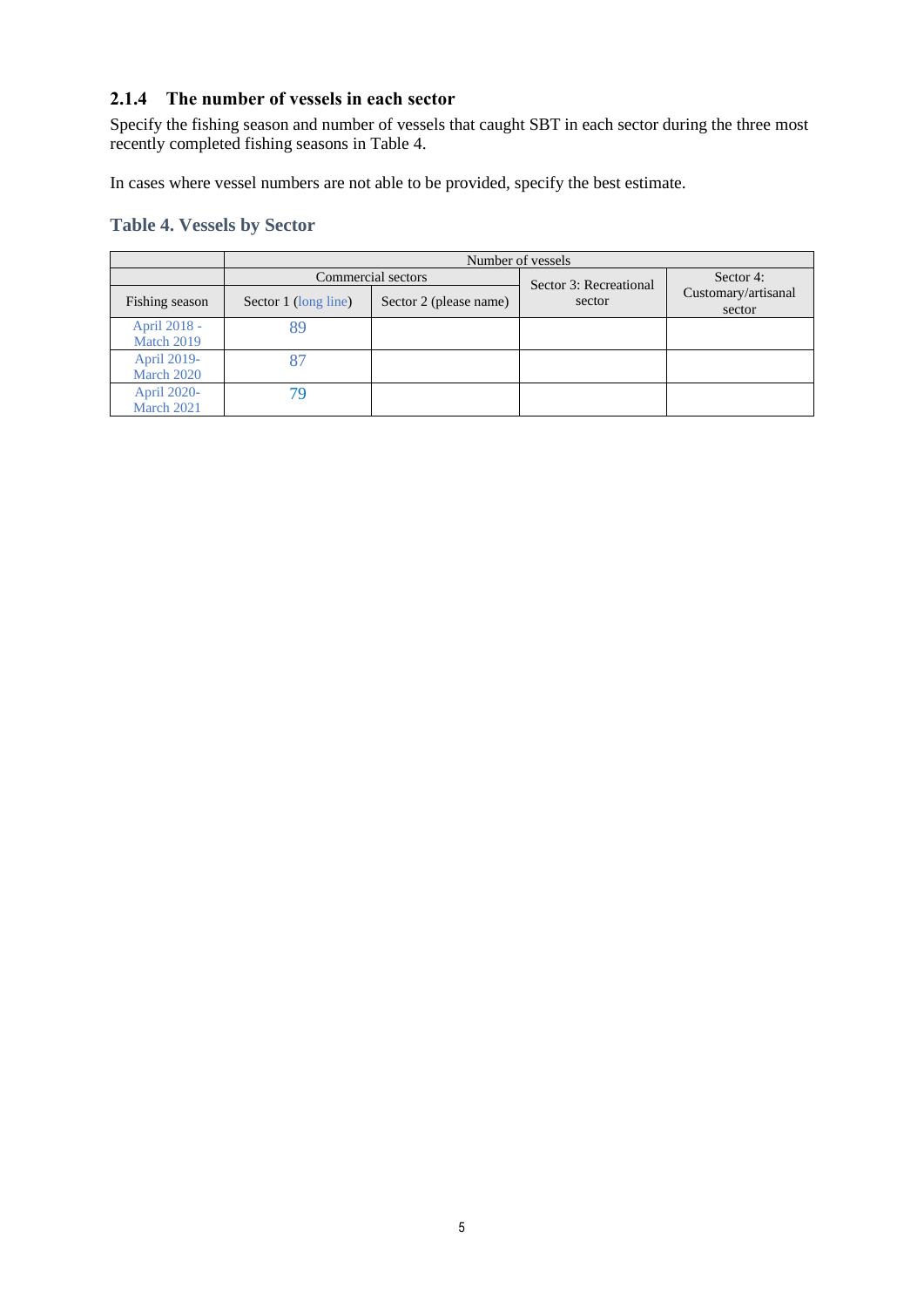# **2.2 Monitoring catch of SBT**

## **2.2.1 Daily logbooks**

i. If daily logbooks are not mandatory, specify the % of SBT fishing where daily logbooks were required.

Reporting by daily logbooks is mandatory for all SBT fishers.

ii. Specify whether the effort and catch information collected complied with that specified in the "Characterisation of the SBT Catch" section of the CCSBT Scientific Research Plan (Attachment D of the SC5 report), including both retained and discarded catch. If not, describe the non-compliance.

Most of the data described in the section of "Characterisation of the SBT Catch" of the CCSBT Scientific Research Plan is collected. Scientific data is collected by RTMP and the scientific observer program. RTMP data also includes size information (length / product weight) data by individual and record of live release or dead discard by three size categories.

## **2.2.2 Additional reporting methods (such as real time monitoring programs)**

i. If multiple reporting methods exists (e.g. daily, weekly and/or month SBT catch reporting, reporting of tags and SBT measurements, reporting of ERS interactions etc) then, for each reporting method, specify if it was mandatory, and if not, specify the % of SBT fishing the reporting method covered.

In addition to log books, reporting by RTMP is required every day for SBT vessels allocated IQ during operation, regardless of whether SBT catch occurs.

## **2.2.3 Scientific Observers**

i. Provide the percentage of the SBT catch and effort observed in the three most recently completed fishing seasons for each sector (e.g. longline, purse seine, commercial charter fleet, and domestic fleet) in Table 5. The unit of effort should be hooks for longline and sets for purse seine.

|                       | Sector 1         |                 | Sector 2         |                 |
|-----------------------|------------------|-----------------|------------------|-----------------|
| Fishing season        | % effort<br>obs. | % catch<br>obs. | % effort<br>obs. | % catch<br>obs. |
| April 2018-Match 2019 | $10+$            | $(0+$           |                  |                 |
| April 2019-March 2020 | 22.0             | 18.0            |                  |                 |
| April 2020-March 2021 |                  |                 |                  |                 |

## **Table 5. Observer coverage of SBT catch and effort**

\*The data for 2020/2021 are tentative value.

ii. Specify whether the observer program complied with the CCSBT Scientific Observer Program Standards. If not, describe the non-compliance. Also indicate whether there was any exchange of observers between Members.

The observer program complies with the CCSBT Scientific Observer Program Standards. There has not been any exchange of SBT observers with other members.

## **2.2.4 Vessel Monitoring System (VMS)**

For the most recently completed fishing season for Member-flagged authorised carrier vessels and fishing vessels fishing for or taking SBT specify:

- i. Was a mandatory VMS that complies with CCSBT's VMS resolution in operation? Domestic regulation (the Ordinance) requires all far seas fishing vessels to be equipped with VMS in line with the CCSBT VMS Resolution.
- ii. If a mandatory VMS that complies with CCSBT's VMS resolution was not in operation, provide details of non-compliance and plans for further improvement. N/A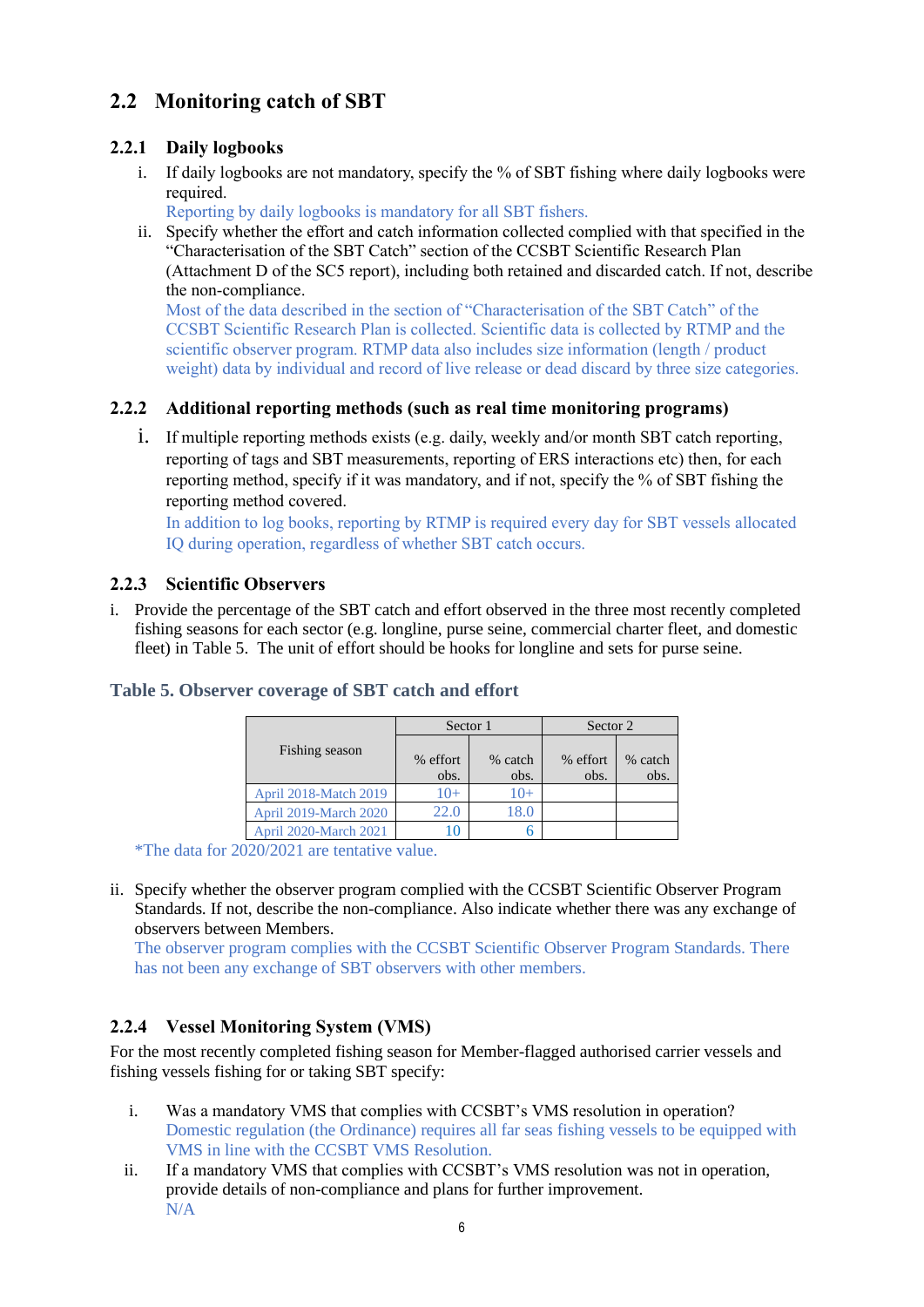- iii. The number of its flag 1) fishing vessels (FVs) and 2) carrier vessels (CVs) that were required to report to a National VMS system:- 1) FVs: 85 vessels in the 2020/2021 fishing season 2) CVs: 4 vessels in the 2020/2021 fishing season
- iv. The number of its flag 1) fishing vessels (FVs) and 2) carrier vessels (CVs) that actually reported to a National VMS system:- 1) FVs: 85 vessels in the 2020/2021 fishing season 2) CVs: 4 vessels in the 2020/2021 fishing season
- v. Reasons for any non-compliance with VMS requirements and action taken by the Member. N/A
- vi. In the event of a technical failure of a vessel's VMS, the vessel's geographical position (latitude and longitude) at the time of failure and the length of time the VMS was inactive. Vessel A Latitude S 42.58 Longitude E 01.55 Length of time 13/5/2020-20/8/2020

Vessel B Latitude S 42.08 Longitude E 00.08 Length of time 27/5/2020-24/8/2020

Vessel C Latitude S 43.53 Longitude E01.05 Length of time 5/6/2020-27/8/2020

Vessel D Latitude N19.44 Longitude W20.05 Length of time 23/11/2020-16/2/2021

Vessel E Latitude S34.00 Longitude W18.12 Length of time 13/3/2021-

vii. A description of any investigations initiated in accordance with paragraph 3(b) of the CCSBT VMS resolution including progress to date and any actions taken. N/A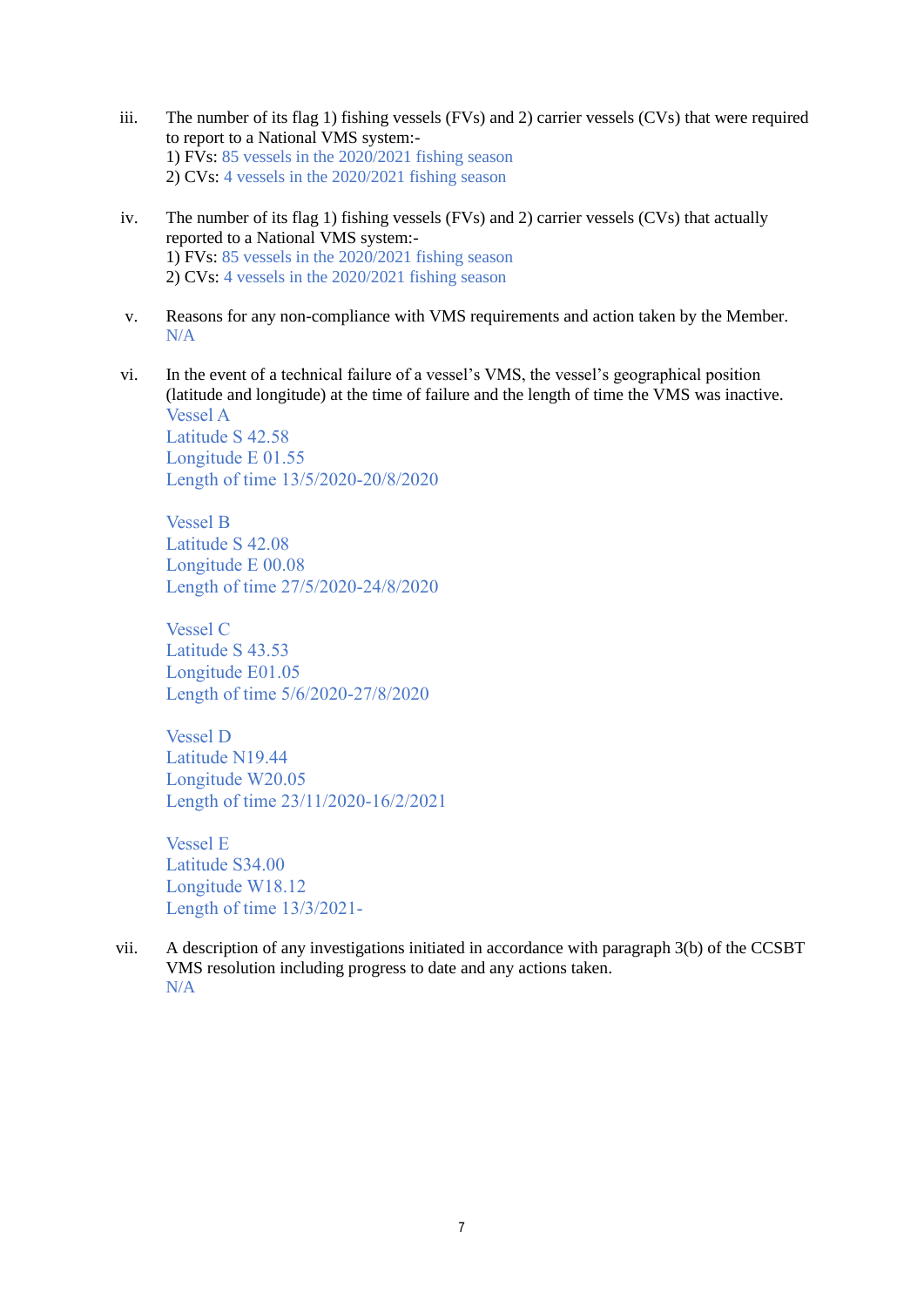## **2.2.5 At-sea inspections**

Specify the coverage level of at sea inspections of SBT authorised fishing vessels by Member's patrol vessels during the most recently completed fishing season (e.g. the percentage of SBT trips inspected). During the 2020/2021 fishing season, no at-sea inspection of Japanese fishing vessels registered with the CCSBT was conducted, because no inspection vessel was dispatched to the Southern hemisphere. This was due to more urgent monitoring and inspection needs within Japan's EEZ where encroachment of foreign flagged vessels is getting serious.

## **2.2.6 Authorised vessel requirements**

Report on the review of internal actions and measures taken in relation to the authorised vessel requirements provided at Appendix 1, including any punitive and sanction actions taken. Japan permits Japanese or Japanese subsidiaries to operate SBT fisheries in accordance with Ordinance, after checking its competence in terms of its compliance and financial issues. Japan ensures that those authorized FVs keep on board valid certificates of vessel registration and valid authorization to fish SBT.

Japan ensures that its FVs comply with all the other relevant CCSBT conservation and management measures in accordance with Ordinance and instruction of FAJ. For example, under the RTMP, Japanese fishing vessels involved in SBT fishing must report the details of their catch daily throughout the fishing season. Fishery operators are also obliged to present their logbook entries to the Fisheries Agency every ten days. All fishing vessels must be equipped with VMS. Fishers are required to submit relevant documents, including report on landing of SBT and copies of CDS documents, to FAJ by 10 days before the planned landing date. Furthermore, 10 domestic ports have been designated as ports where SBT products may be landed and government officials inspect all (100%) the domestic SBT products at designated ports.

In the 2020/2021 Fishing season, FAJ did not take any punitive actions in relation to SBT fisheries.

#### **2.2.7 Monitoring of catch of SBT from other sectors (e.g. recreational, customary, etc)**

Provide details of monitoring methods used to monitor catches in other sectors. N/A

## **2.3 SBT Towing and transfer to and between farms (farms only)**

i. Specify the percentage of the tows that were observed and the percentage of the transfers of the fish to the farms that were observed during the three most recently completed fishing seasons in Table 6**.**

#### **Table 6. Observer coverage of towing and transfer to and between farms**

| Fishing season                           | Observer<br>coverage of<br>tows $(\% )$ | Observer<br>coverage of<br>transfers $(\%)$ |
|------------------------------------------|-----------------------------------------|---------------------------------------------|
| (e.g. April 2019 -<br><b>March 2020)</b> |                                         |                                             |
|                                          |                                         |                                             |
|                                          |                                         |                                             |

ii. Provide updates on plans to allow adoption of the stereo video systems for ongoing monitoring. N/A

# **2.4 SBT transhipment (in port and at sea)**

In accordance with the Resolution on Establishing a Program for Transhipment by Large-Scale Fishing Vessels, report: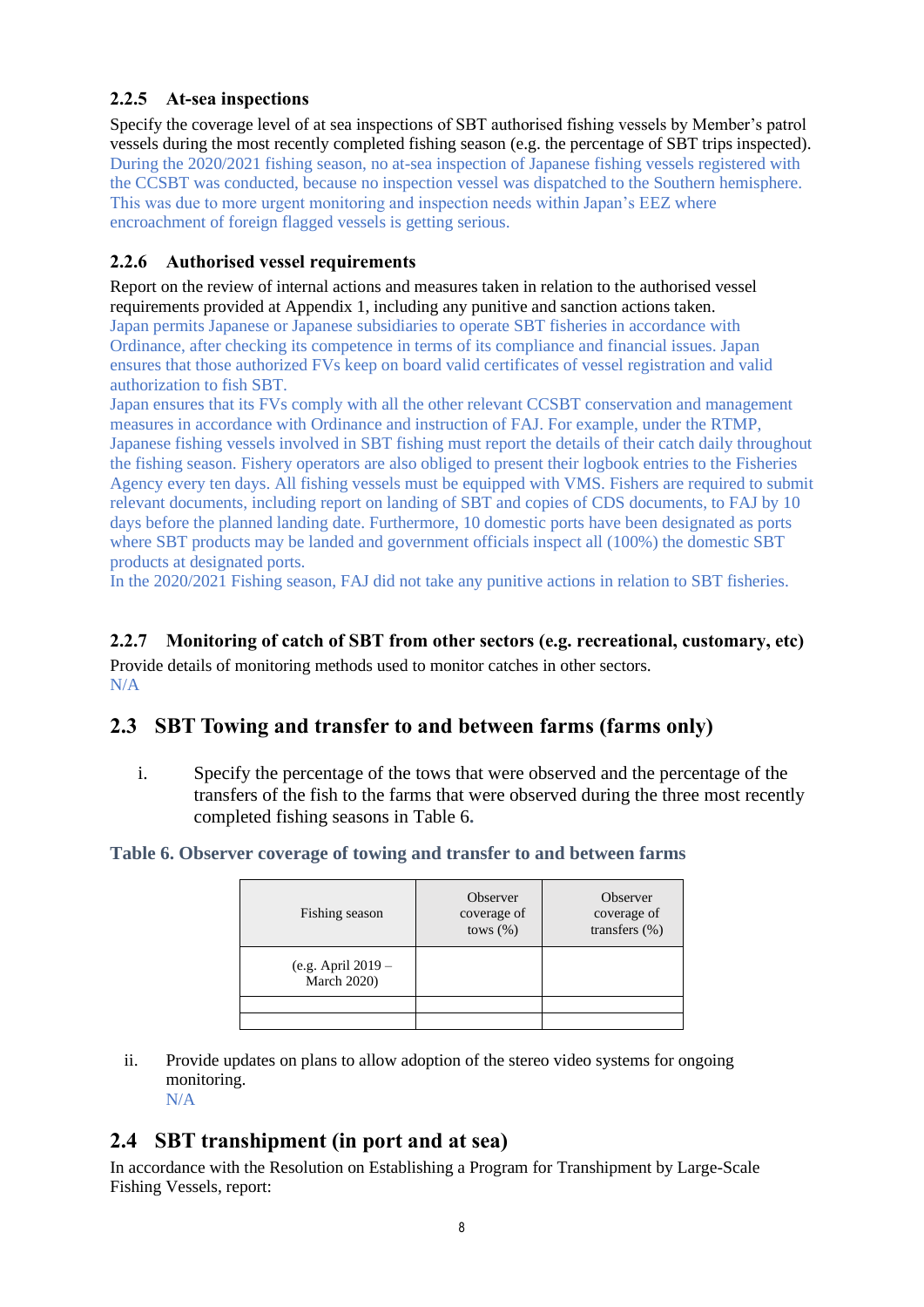i. The quantities and percentage of SBT transhipped at sea and in port during the three most recently completed fishing seasons in Table 7.

| Table 7. SBT transhipment (in port and at sea) |  |  |  |  |
|------------------------------------------------|--|--|--|--|
|------------------------------------------------|--|--|--|--|

| Fishing season               | Kilograms of<br>SBT transhipped<br>at sea | Percentage of the<br>annual SBT catch<br>transhipped at sea | Kilograms of SBT<br>transhipped in port | Percentage of the<br>annual SBT catch<br>transhipped in port |
|------------------------------|-------------------------------------------|-------------------------------------------------------------|-----------------------------------------|--------------------------------------------------------------|
| April 2018-Match 2019*       | 2,039,000                                 | 34.2%                                                       | 458,000                                 | 7.7%                                                         |
| <b>April 2019-March 2020</b> | 1,636,593                                 | 27.5%                                                       | 589,988                                 | 9.9%                                                         |
| <b>April 2020-March 2021</b> | 1,062,042                                 | 18.1%                                                       | 569,485                                 | 9.7%                                                         |

\*In the fishing seasons of 2018/2019, the FAJ calculated the amount of transhipped SBT base on metric ton.

ii. The list of the tuna longline fishing vessel with Freezing Capacity (LSTLVs) registered in the CCSBT Authorised Vessel List which have transhipped at sea and in port during the most recently completed fishing season.

| <b>CCSBT</b> List# | <b>Vessel Name</b>           |
|--------------------|------------------------------|
| FV06212            | <b>SHOFUKU MARU No.18</b>    |
| <b>FV00465</b>     | <b>SUMIYOSHI MARU No. 75</b> |
| <b>FV00451</b>     | <b>TOEI MARU No.6</b>        |
| <b>FV00282</b>     | RYOAN MARU No. 85            |
| <b>FV00686</b>     | <b>MATSUEI MARU No. 3</b>    |
| <b>FV00681</b>     | <b>MATSUEI MARU No. 28</b>   |
| <b>FV00467</b>     | KOYO MARU No. 6              |
| <b>FV00702</b>     | <b>WAKASHIO MARU No. 88</b>  |
| <b>FV00700</b>     | <b>WAKASHIO MARU No. 58</b>  |
| <b>FV00666</b>     | <b>WAKASHIO MARU No. 118</b> |
| <b>FV00664</b>     | <b>WAKASHIO MARU No. 128</b> |
| <b>FV00665</b>     | <b>WAKASHIO MARU No. 83</b>  |
| <b>FV00644</b>     | <b>CHIHO MARU No. 18</b>     |
| <b>FV00522</b>     | FUKURYU MARU No. 21          |
| FV06611            | <b>SHOFUKU MARU No.7</b>     |
| <b>FV00326</b>     | <b>SHOFUKU MARU No.8</b>     |
| FV00643            | <b>KATSUEI MARU No. 88</b>   |
| <b>FV00667</b>     | <b>WAKASHIO MARU No. 82</b>  |
| <b>FV00531</b>     | <b>HINODE MARU No. 38</b>    |
| <b>FV00699</b>     | <b>WAKASHIO MARU No. 108</b> |
| <b>FV00668</b>     | <b>WAKASHIO MARU No. 68</b>  |
| <b>FV00701</b>     | <b>WAKASHIO MARU No. 8</b>   |
| <b>FV00537</b>     | <b>KINEI MARU No. 85</b>     |
| <b>FV00506</b>     | <b>FUKUKYU MARU No. 51</b>   |
| <b>FV00568</b>     | <b>CHOKYU MARU No. 8</b>     |

iii. A comprehensive report assessing the content and conclusions of the reports of the observers assigned to carrier vessels which have received at-sea transhipments from their LSTLVs during the most recently completed fishing season.

There were 24 cases of SBT transhipments at sea in 2020/2021, by using 19 Japanese LSTLVs. All such transhipped SBT products were physically inspected by government officials when the products were landed at Japanese ports.

During the period, no possible infractions were pointed out by IOTC/ICCAT transhipment observers.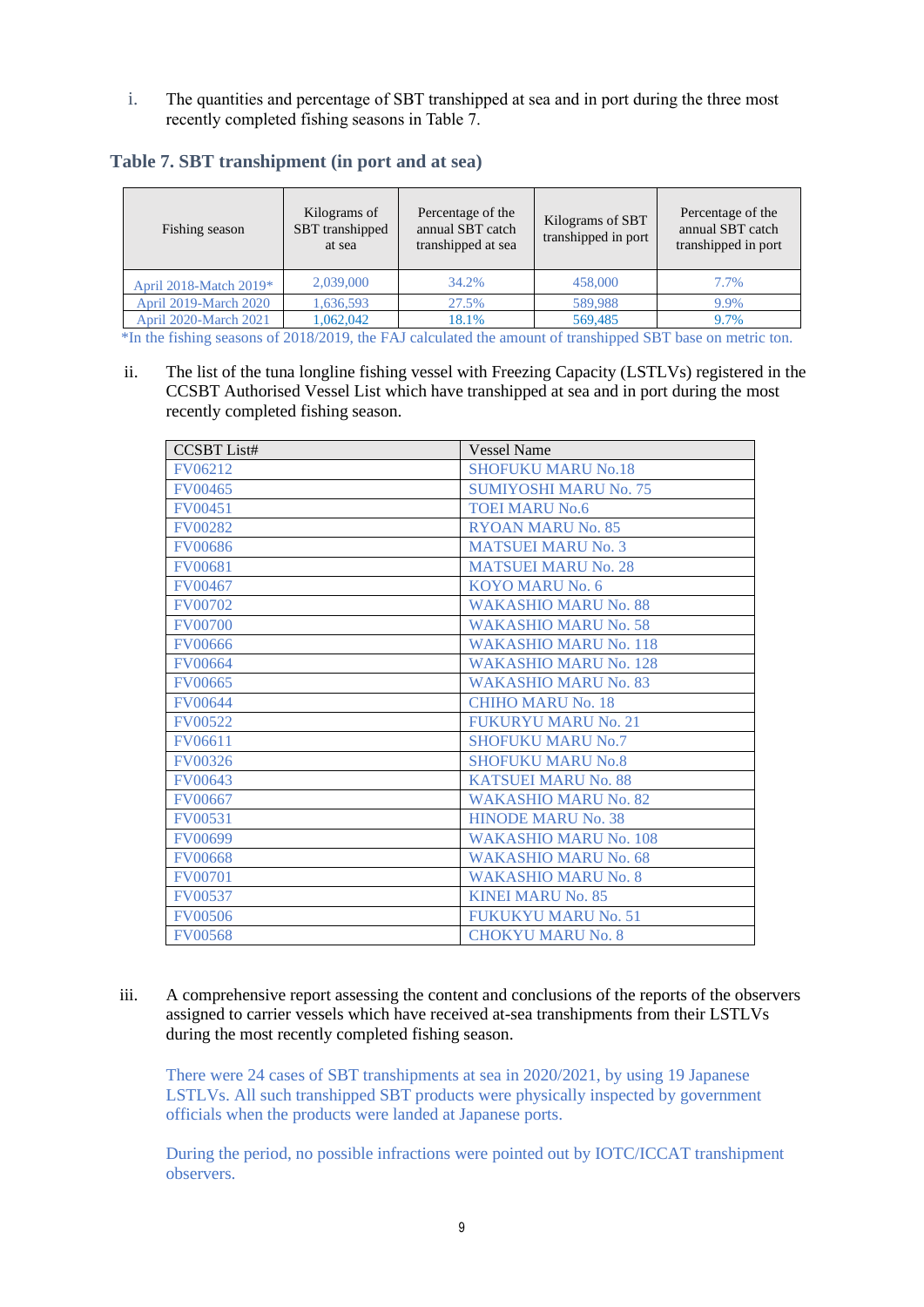# **2.5 Port Inspections of Foreign Fishing Vessels/Carrier Vessels (FVs/CVs) with SBT/SBT Products on Board**

For the three most recently completed **whole calendar years**, provide information about the number of landing/ transhipment operations that foreign FVs/CVs carrying SBT or SBT product made in port, the number of those landing/ transhipment operations that were inspected, and the number of inspections where infringements of CCSBT's measures were detected in Table 8.

| Calendar year | Foreign Flag                  | No. of Landing/<br>Transhipment<br>Operations<br>(that occurred) | No. of Landing/<br>Transhipment<br>Operations<br>Inspected | No. of Landing/<br>Transhipment<br>Operations where an<br>Infringement of<br><b>CCSBT's Measures</b><br>was Detected |
|---------------|-------------------------------|------------------------------------------------------------------|------------------------------------------------------------|----------------------------------------------------------------------------------------------------------------------|
|               | Panama                        | 3                                                                |                                                            | 0                                                                                                                    |
| 2019          | Liberia                       | $\overline{2}$                                                   |                                                            |                                                                                                                      |
|               | Republic of Korea             |                                                                  |                                                            | 0                                                                                                                    |
|               | Singapore                     |                                                                  |                                                            | $\theta$                                                                                                             |
|               | Panama                        |                                                                  |                                                            | O                                                                                                                    |
| 2020          | Liberia                       |                                                                  |                                                            | 0                                                                                                                    |
|               | Republic of Korea             | $\overline{2}$                                                   |                                                            | 0                                                                                                                    |
|               | Singapore                     |                                                                  |                                                            | 0                                                                                                                    |
|               | <b>TOTAL</b><br><b>NUMBER</b> | 12                                                               |                                                            |                                                                                                                      |

**Table 8. Port inspections of foreign FVs and CVs with SBT/SBT products on board**

# **2.6 Monitoring of trade of SBT**

For the most recently completed whole calendar year or fishing season:

- i. Record the calendar year/ fishing season. 2020
- ii. Provide the percentage of landings of SBT that were inspected. 100%. From 2006, all the domestic SBT products are inspected by government officials at designated ports.
- iii. Provide the percentage of exports of SBT that were inspected. All SBT products caught by Japanese vessels have to be landed in Japan, and direct landings and export at foreign ports are prohibited. All SBT products, including products to be exported, are strictly inspected at the time of landing at a designated port in Japan as described in the previous sections.
- iv. Provide the percentage of imports of SBT that were inspected. Inspections are conducted when necessary, based on results of the strict examination of the relevant documents submitted to the Ministry of Economy, Trade and Industry (METI) and Customs by importers.

# **2.7 Coverage and Type of CDS Audit undertaken**

As per paragraph 5.9 of the CDS Resolution, specify details on the level of coverage and type of audit undertaken, in accordance with  $5.8<sup>4</sup>$  of the Resolution, and the level of compliance. All SBTs caught by Japanese vessels are inspected by government officials at the time of landing in Japan. If discrepancy of more than 2 % between the weight at landing inspection and reported weight in CMF is found, additional investigation is conducted.

*<sup>4</sup> Paragraph 5.8 of the CDS Resolution specifies that "Members and Cooperating Non-Members shall undertake an appropriate level of audit, including inspections of vessels, landings, and where possible markets, to the extent necessary to validate the information contained in the CDS documentation."*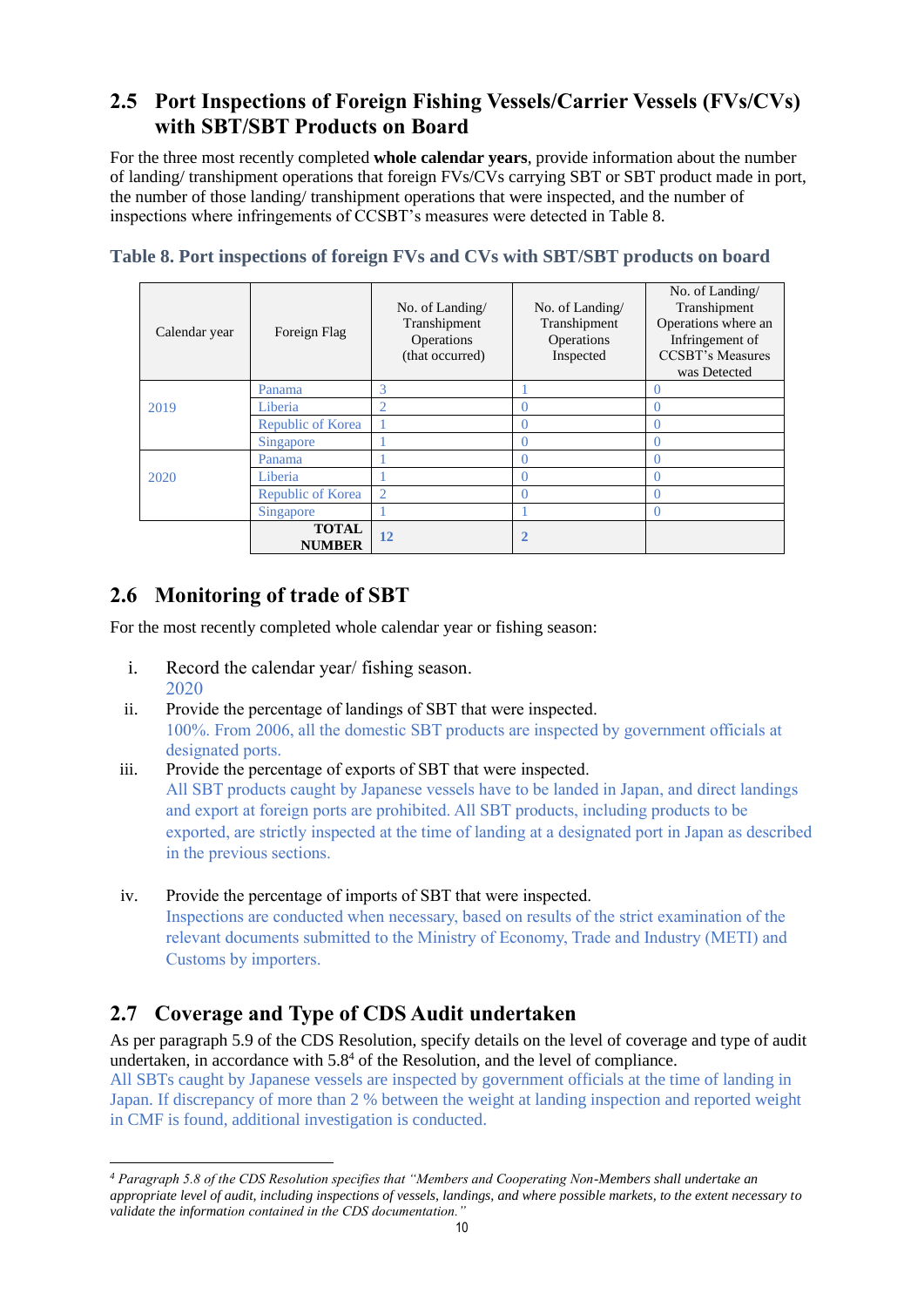# **3 Changes to sections in Annex 1**

If this is not the first year of completing Annex 1, list any sections of Annex 1 that have changed since the previous year.

- 1 Monitoring catch of SBT Daily Logbook vii. and VMS i.
- 1.2 SBT Transhipment (a) vi. and (b) iv.
- 1.4 Landings of Domestic Product (from both fishing vessels and farms) (c) and (g) <br>• 1.5.2 SBT Imports (c)
- $1.5.2$  SBT Imports (c)
- 1.5.3 SBT Markets (c)<br>
2 Additional Repor
- 2 Additional Reporting Requirements Ecologically Related Species (b) and (c) i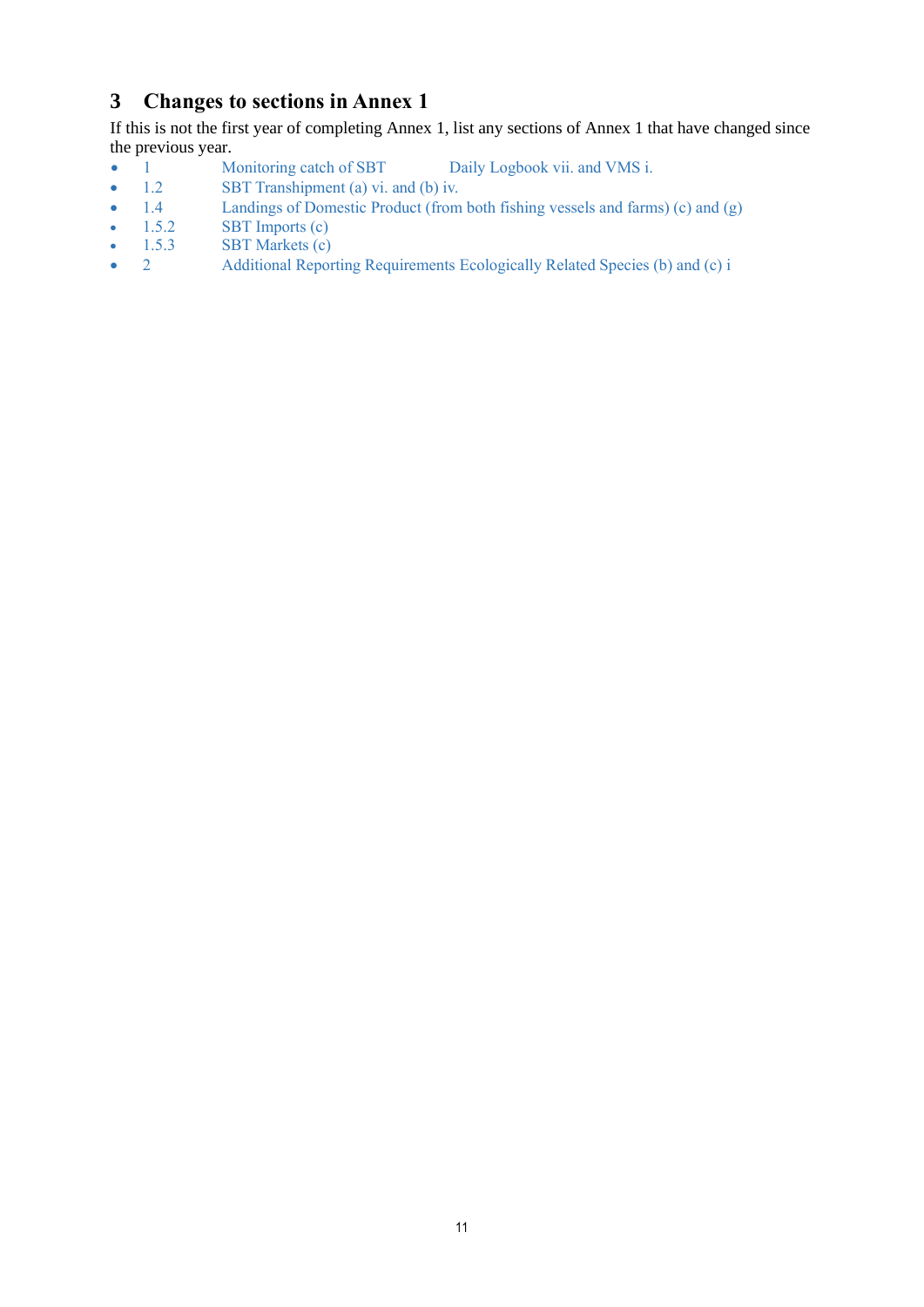# **Annex 1. Standing items: details of MCS arrangements used to monitor SBT catch in the fishery**

# **1 Monitoring catch of SBT**

Describe the system used for controlling the level of SBT catch. For ITQ and IQ systems, this should include details on how the catch is allocated to individual companies and/or vessels. For competitive catch systems this should include details of the process for authorising vessels to catch SBT and how the fishery is monitored for determining when to close the fishery. The description provided here should include any operational constraints on effort (both regulatory and voluntary).

Complete the table below to provide details of methods used to monitor catching in the fishery. Details should also be provided of monitoring conducted of fishing vessels when steaming away from the fishing grounds (this does not include towing vessels that are reported in Section 1.1 of this Annex).

| Monitoring<br>Methods | Description                                                                             |  |  |  |
|-----------------------|-----------------------------------------------------------------------------------------|--|--|--|
| Daily log             | Specify:                                                                                |  |  |  |
| book                  | Whether this was mandatory.<br>i.                                                       |  |  |  |
|                       | Reporting by daily log book is mandatory for all SBT fishers.                           |  |  |  |
|                       | The level of detail recorded (shot by shot, daily aggregate etc):-<br>ii.               |  |  |  |
|                       | Shot by shot data has to be recorded on the logbook.                                    |  |  |  |
|                       | What information on ERS is recorded in logbooks:-<br>iii.                               |  |  |  |
|                       | For sharks, sea turtles and seabirds, information including date of by-catch and number |  |  |  |
|                       | of by-caught individuals is recorded.                                                   |  |  |  |
|                       | Who are the logbooks submitted to <sup>5</sup> :-<br>iv.                                |  |  |  |
|                       | Log books are submitted to Ministry of Agriculture, Forestry and Fisheries (MAFF).      |  |  |  |
|                       | What is the timeframe and method for submission:-<br>$\nu$ .                            |  |  |  |
|                       | Log books for every 10-day period have to be submitted within the next 10-day period    |  |  |  |
|                       | to MAFF by post.                                                                        |  |  |  |
|                       | The type of checking and verification that is routinely conducted for this<br>vi.       |  |  |  |
|                       | information:-                                                                           |  |  |  |
|                       | Cross checking of the data from the log books with the data obtained daily from RTMP.   |  |  |  |
|                       | Reference to applicable legislation and penalties:-<br>vii.                             |  |  |  |
|                       | Legislation : Ordinance 26 (1)                                                          |  |  |  |
|                       | Penalty: One hundred thousand yen fine for failure in recording data on log books/in    |  |  |  |
|                       | equipping logbooks on board (contravention of Ordinance $26(1)$ )                       |  |  |  |
|                       | Other relevant information <sup>7</sup> :-<br>viii.                                     |  |  |  |
|                       | As described in the following section, RTMP is also used for monitoring fishing         |  |  |  |
|                       | activities of individual fishing vessels, including the amount of SBT catch, and        |  |  |  |
|                       | collecting CPUE data.                                                                   |  |  |  |

*<sup>5</sup> If the reports are not to be submitted to the Member's or CNM's government fisheries authority, then also specify whether the information will later be sent to the fisheries authority, including how and when that occurs.*

*<sup>6</sup> In particular, whether the information is submitted electronically from the vessel.*

*<sup>7</sup> Including information on ERS, and comments on the effectiveness of the controls or monitoring tools and any plans for further improvement.*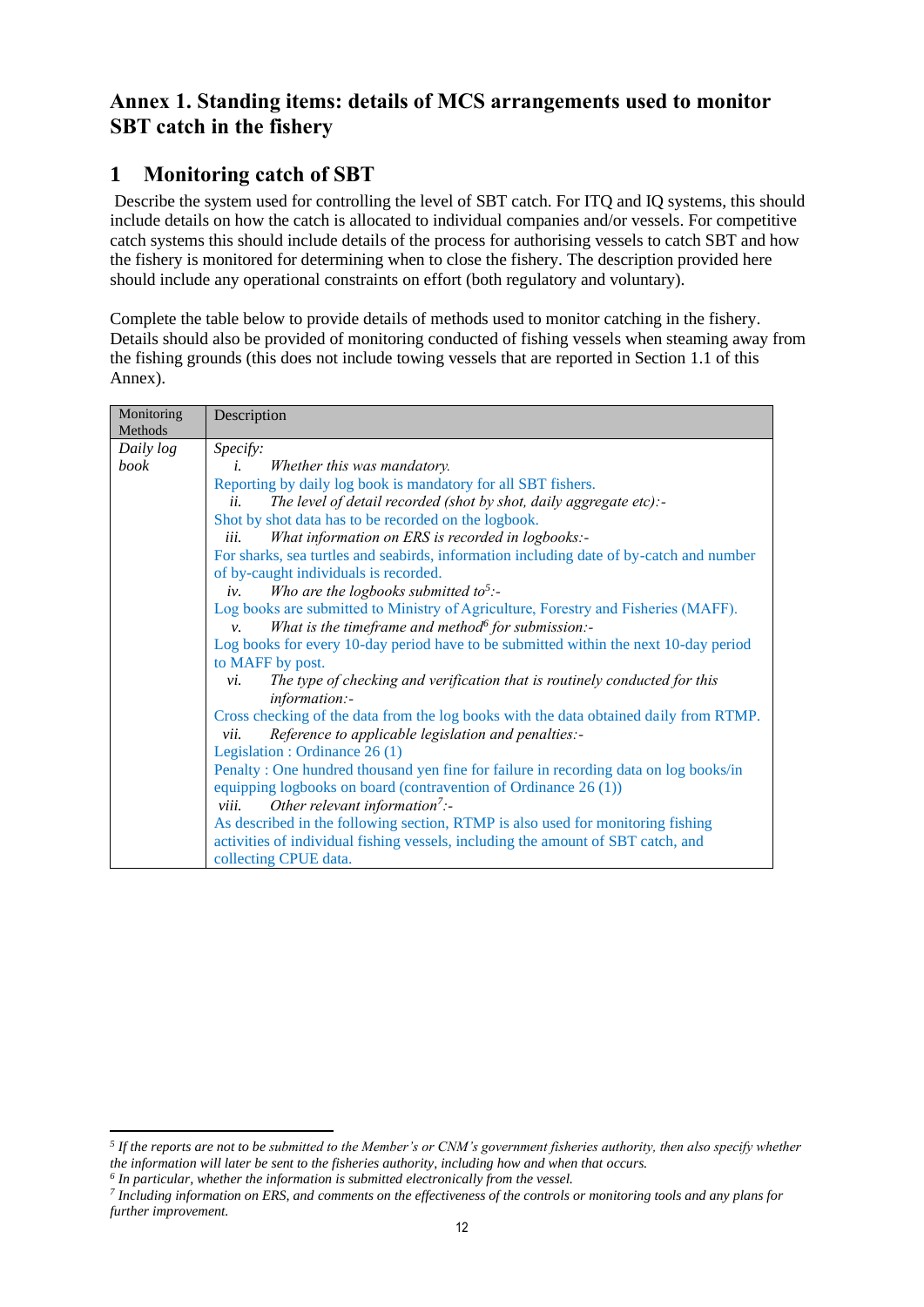| Additional              | If multiple reporting methods exists (e.g. daily, weekly and/or month SBT catch                                                                                         |
|-------------------------|-------------------------------------------------------------------------------------------------------------------------------------------------------------------------|
| reporting               | reporting, reporting of tags and SBT measurements, reporting of ERS interactions etc),                                                                                  |
| methods                 | create a separate row of in this table for each method. Then, for each method, specify:                                                                                 |
| (such as                |                                                                                                                                                                         |
| real time               | Whether this is mandatory.<br>i.                                                                                                                                        |
| monitoring              | In addition to log books, reporting by RTMP is required every day for SBT vessels                                                                                       |
| <i>programs</i> )       | during operation, regardless of whether SBT catch occurs.                                                                                                               |
|                         | The information that is recorded (including whether it relates to SBT or ERS):-<br>ii.                                                                                  |
|                         | Date of catch, vessel position, date and time of set and haul, number of hooks set,                                                                                     |
|                         | individual measurements of SBT (tag number, length, product weight and sex), number<br>and status of SBT caught and released/discarded (weight categories, alive/dead). |
|                         | Who the reports are submitted to and by whom (e.g. Vessel Master, the Fishing<br>iii.                                                                                   |
|                         | Company $etc)^5$ :-                                                                                                                                                     |
|                         | Fishers submit RTMP reports to the Fisheries Agency of Japan (FAJ) and the National                                                                                     |
|                         | Research Institute of Fisheries Science (NRIFS) via Japan Fisheries Information Service                                                                                 |
|                         | Center (JAFIC, the organization that handles raw fishery data collected from fishers).                                                                                  |
|                         | What is the timeframe and method for submission:-<br>iv.                                                                                                                |
|                         | RTMP reporting is made by fax on a daily basis.                                                                                                                         |
|                         | The type of checking and verification that is routinely conducted for this<br>ν.                                                                                        |
|                         | information:-                                                                                                                                                           |
|                         | After preliminary checking, JAFIC compiles RTMP data received from fishers. FAJ and                                                                                     |
|                         | NRIFS conduct secondary checking of the data received from JAFIC. Such checking                                                                                         |
|                         | includes position of fishing operations, number of SBT caught and individual product                                                                                    |
|                         | weight.                                                                                                                                                                 |
|                         | Reference to applicable legislation and penalties:-<br>vi.<br><b>Instruction of FAJ</b>                                                                                 |
|                         | vii.<br>Other relevant information <sup>7</sup> :-                                                                                                                      |
|                         | N/A                                                                                                                                                                     |
|                         |                                                                                                                                                                         |
|                         |                                                                                                                                                                         |
| Scientific              | Specify:                                                                                                                                                                |
| <i><b>Observers</b></i> |                                                                                                                                                                         |
|                         | i.<br>The system used for comparisons between observer data and other catch                                                                                             |
|                         | monitoring data in order to verify the catch data:-                                                                                                                     |
|                         | Data from observer reports, RTMP reports and log books are cross checked to verify                                                                                      |
|                         | fishery data, including vessel position, number of hooks and number of SBT caught.                                                                                      |
|                         | What information on ERS is recorded by observers:-<br>ii.                                                                                                               |
|                         | For by-catch species including sharks, sea turtles, sea birds, and others, data such as                                                                                 |
|                         | date of by-catch, time when by-caught individual was pulled up on board, length,                                                                                        |
|                         | species and their status (alive/dead) is recorded by individual.                                                                                                        |
|                         | iii.<br>Who are the observer reports submitted to:-                                                                                                                     |
|                         | Reports are submitted to FAJ and NRIFS.                                                                                                                                 |
|                         | Timeframe for submission of observer reports:-<br>iv.                                                                                                                   |
|                         | Reports are submitted within one week after disembarking from the vessels.<br>Other relevant information (including plans for further improvement $-$ in<br>V.          |
|                         | particular to reach coverage of 10% of the effort):-                                                                                                                    |
|                         | N/A                                                                                                                                                                     |
| <b>VMS</b>              | For Member-flagged authorised carrier vessels and fishing vessels fishing for<br>i.                                                                                     |
|                         | or taking SBT provide references to applicable legislation and penalties:-                                                                                              |
|                         | Legislation: Paragraph 2 of Article 52 of the Act                                                                                                                       |
|                         | Penalty: Up to 6-month imprisonment and/or up to three hundred thousand yen fine for                                                                                    |
|                         | failure in equipping VMS                                                                                                                                                |
| Other (for              | N/A                                                                                                                                                                     |
| example,                |                                                                                                                                                                         |
| use of                  |                                                                                                                                                                         |
| electronic              |                                                                                                                                                                         |
| monitoring<br>$etc.$ )  |                                                                                                                                                                         |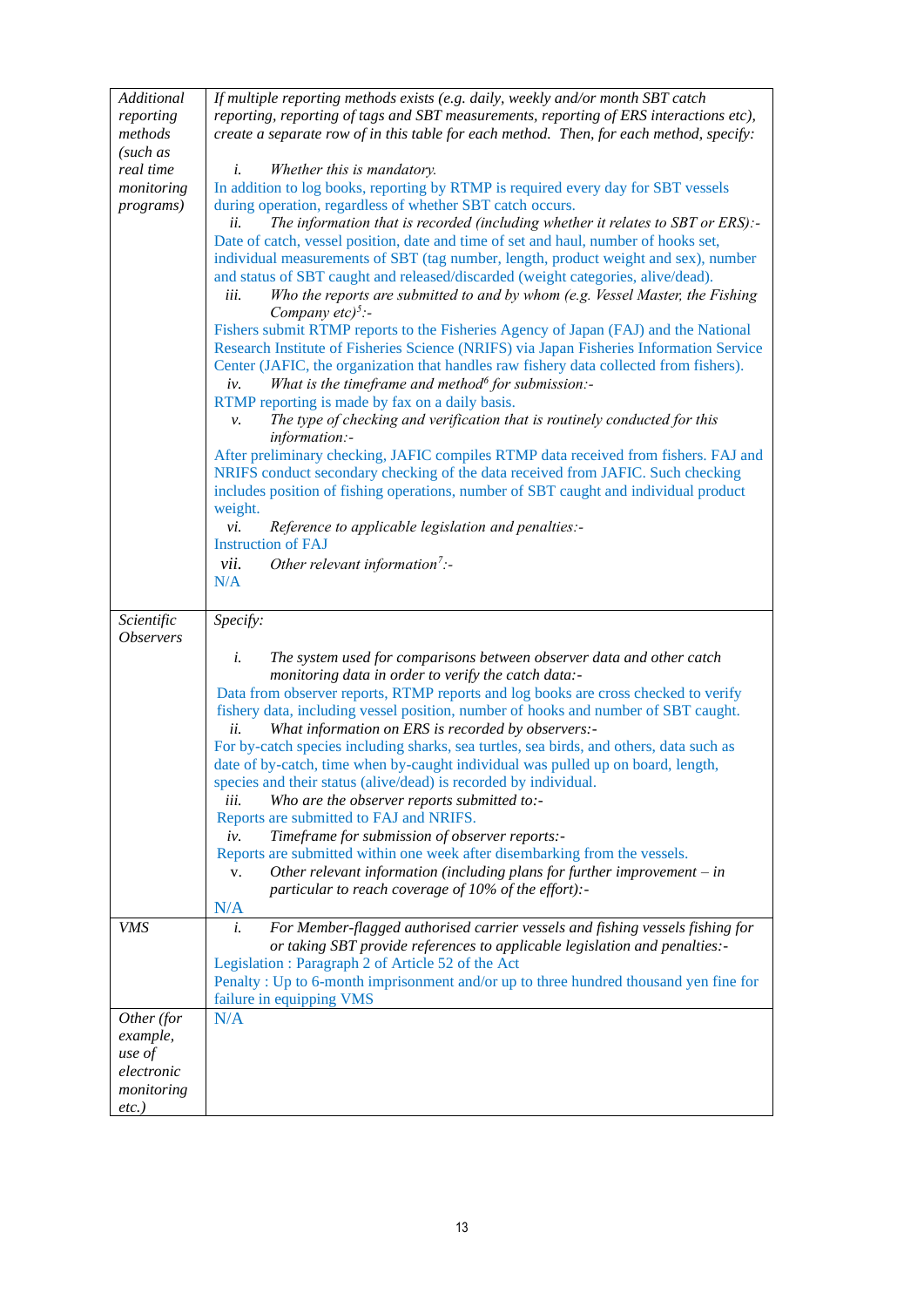# **1.1 SBT Towing and transfer to and between farms (farms only)**

*(a) Describe the system used for controlling and monitoring towing of SBT from the fishing ground to the farming area. This should include details of:*

- *i. Observation required for towing of SBT*  N/A
- *ii. Monitoring systems for recording losses of SBT (in particular, SBT mortality).* N/A

*(b) Describe the system used for controlling and monitoring transferring of SBT from tow cages into farms. This should include details of:*

- *i. Inspection/Observation required for transfer of SBT*  N/A
- *ii. Monitoring system used for recording the quantity of SBT transferred:-* N/A

*(c) For "a" and "b" above, describe the process used for completing, validating<sup>8</sup> and collecting the relevant CCSBT CDS documents (Farm Stocking Form, Farm Transfer Form):-*

```
N/A
```
*(d) Other relevant information<sup>7</sup>*

N/A

# **1.2 SBT Transhipment (in port and at sea)**

- *(a) Describe the system used for controlling and monitoring transhipments in port. This should include details of:*
- *i. Flag State rules for and names of:*

*- designated foreign ports where SBT may be transhipped, and* 

*- foreign ports where in-port transhipments of SBT are prohibited:-*

In accordance with the 2009 Resolution on action plans, Japan designated those ports registered by Members/ and CNMs (https://www.ccsbt.org/en/content/ccsbt-register-designated-ports-and-contacts) and 18 foreign ports (Port Luis (Mauritius), Walvis Bay (Namibia), Mahe (Seychelles), Montevideo (Uruguay), Benoa (Indonesia), Dalian (China), Suva (Fiji), Noumea (New Caledonia), Maputo, Beira, Nacala (Mozambique), Honiara (Solomon Islands), Ponape (Micronesia), Tarawa (Kiribati), Nuku-Hiva, Papeete (French Polynesia), Balboa (Panama), Callao (Peru)) in accordance with the Ordinance Article 59. FAJ has authorized all vessels which operate SBT fisheries to conduct in-port transhipment. These fishers are required to submit a notification of transhipment each time to FAJ by 10 days before the planned transhipment date. They also have to submit a transhipment report within 15 days after transhipment. Transhipment in ports other than the above mentioned ports is prohibited.

- *ii. Flag State inspection requirements for in-port transhipments of SBT (include % coverage):-* Transhipments of SBT are subject to the port state inspections in ports where the inspection system is implemented, such as Cape Town. (Cape Town is the most frequently and predominantly used designated port for transhipments by Japanese vessels.)
- *iii. Information sharing with designated Port States:-* Information including total weight by fish species onboard at the time of transhipment is provided to states of the designated ports in accordance with rules of the states. Especially, when SBT is transhipped at ports of the Republic of South Africa (RSA), Japanese vessels submit the relevant CDS documents including Catch Tagging Form (CTF) to RSA. In addition to this, FAJ issues a document to RSA, which confirms that; 1) each vessel is authorized to conduct transhipment, and 2) all of the transhipped SBT will be transferred to Japan, and Catch Monitoring Form ( CMF )will be validated after full inspection at a Japanese port by Japanese government officials. Even in the case the vessel does not intend to tranship SBT, FAJ issues a document of confirmation (no SBT transhipment by the vessel) to RSA.
- *iv. Monitoring systems for recording the quantity of SBT transhipped:-* FAJ cross checks information obtained from the relevant documents submitted by fishers, including reports on transhipments and CMFs, with information obtained from inspections of landing of the transhipped products at a designated Japanese port by Japanese Government officials.
- *v. Process for validating<sup>8</sup> and collecting the relevant CCSBT CDS documents (Catch Monitoring Form, Catch Tagging Form):-*

*<sup>8</sup> Including the class of person who conducts this work (e.g. government official, authorised third party)*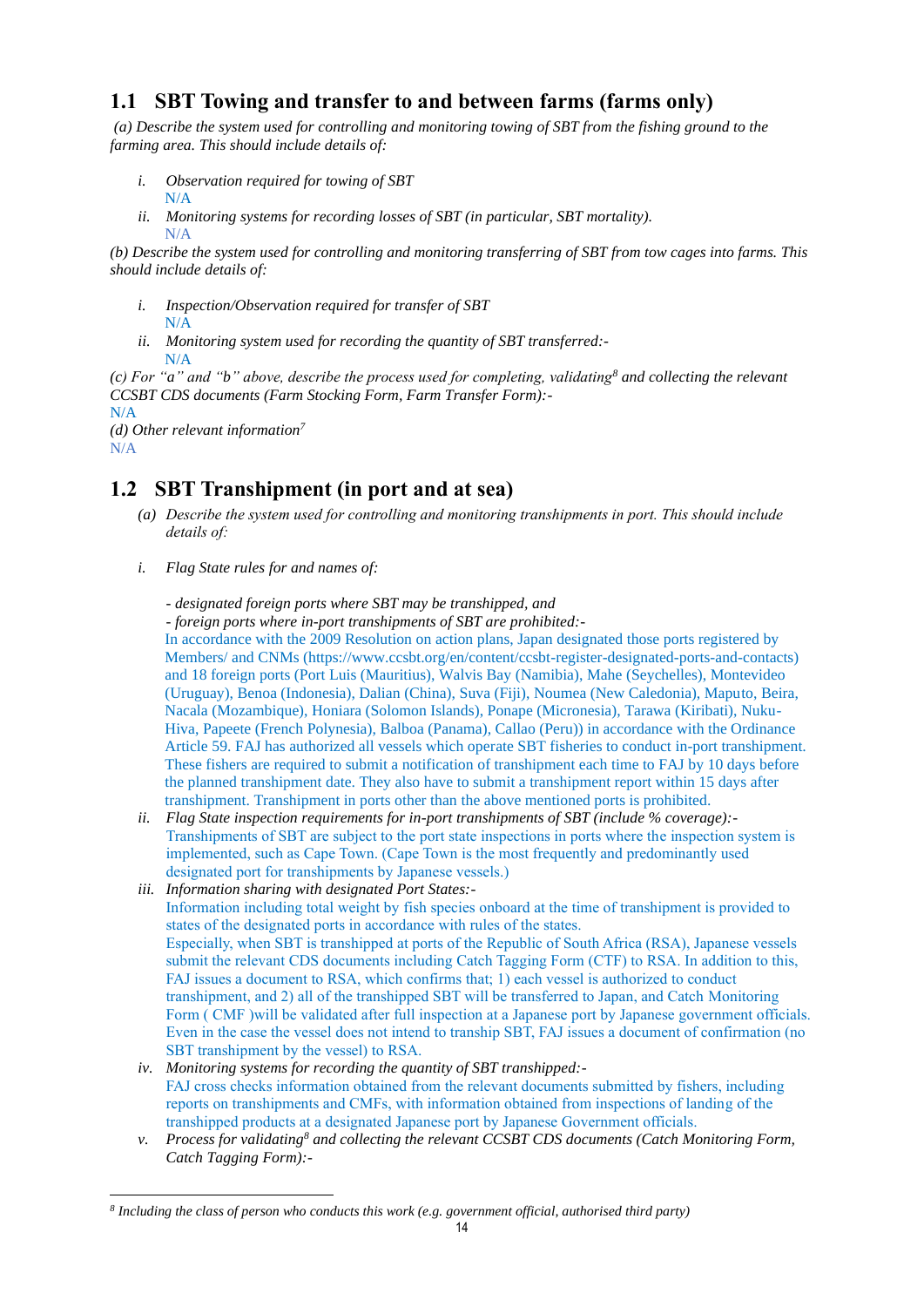Fishers are required to obtain approval from FAJ for in port transhipments in advance. To apply for in port transhipment, fishers have to submit the relevant documents, including the application form and CDS documents, to FAJ 10 days before the planned transhipment date. At the time of transhipment, the fishing vessel obtains the certification from the Master of the receiving vessel on CMF. CMF and CTF are handed over to the Master of the receiving vessel, which are to be brought to the landing port in Japan. CMFs are validated when the products are landed and inspected by Government officials at the designated Japanese port. This CMF is eventually submitted to FAJ by the fisher after completion of domestic sales of the products.

- *vi. Reference to applicable legislation and penalties:-* Up to 2 year imprisonment and/or up to five hundred thousand yen fine for transhipment without approval (contravention of Ordinance Article 59), and for non compliance with the Restrictions and Conditions on the fishery permit, including transhipments to the vessels that are not registered to RFMOs, and transhipments at non designated foreign ports (contravention of Ordinance Article 59).
- *vii. Other relevant information<sup>7</sup> :-* As Cape Town is the most frequently and predominantly used designated port for transhipments by Japanese vessels, Japan has been communicating with RSA on sharing relevant information, according to the Resolution on Establishing a Program for Transhipment by Large Scale Fishing Vessels paragraph 21.
- *(b) Describe the system used for controlling and monitoring transhipments at sea. This should include details of:*
- *i. The rules and processes for authorising transhipments of SBT at sea and methods (in addition to the presence of CCSBT transhipment observers) for checking and verifying the quantities of SBT transhipped:-*

Japan controls at sea transhipments by its vessels in accordance with the 2017 CCSBT Resolution on transhipment by large scale fishing vessels. FAJ has authorized all vessels which operate SBT fisheries to conduct at sea transhipment. These fishers are required to submit a notification of transhipment and relevant CDS documents each time to FAJ by 10 days before the planned transhipment date. At the time of transhipment, the fishing vessel obtains certification and signature from the Master of the receiving vessel and the transhipment observer on CMF. CMF and CTF are handed over to the Master of the receiving vessel to be brought to a designated landing port in Japan. The master of the receiving vessel submits a transhipment report immediately to FAJ after the transhipment. The fisher is required to submit the transhipment report to FAJ within 15 days after the transhipment. CMFs are validated when the products are landed and inspected by Government officials at a designated Japanese port. This CMF is eventually submitted to FAJ by the fisher after completion of domestic sales of the products.

- *ii. Monitoring systems for recording the quantity of SBT transhipped:-* FAJ cross checks information obtained from relevant documents submitted by fishers, including reports on transhipments and CMFs, with information obtained from inspections of landing of the transhipped products by government officials at a designated port in Japan.
- *iii. Process for collecting the relevant CCSBT CDS documents (Catch Monitoring Form, Catch Tagging Form):-* Copies of CMF and relevant information are submitted to FAJ 10 days before the planned transhipment date. FAJ issues CTFs based on the information on relevant CMFs and RTMP data before landing. CMFs are validated when the transhipped products are landed and inspected by Japanese Government

officials at a Japanese port. CMFs are submitted by fishers to FAJ after completion of domestic sales of the products.

*iv. Reference to applicable legislation and penalties:-* Up to 2 year imprisonment and/or up to five hundred thousand yen fine for at sea transhipment without approval (contravention of Ordinance Article 59), and for non compliance with the Restrictions and Conditions on the fishery permit, including transhipments to vessels that do not have transhipment observers on board (contravention of Ordinance Article 59). *Other relevant information<sup>7</sup> :-*

N/A

# **1.3 Port Inspections of Foreign FVs/CVs with SBT/SBT Products on Board**

*This section provides for reporting with respect to the CCSBT's Scheme for Minimum Standards for Inspection in Port. It should be filled out by Port State Members that have authorised foreign Fishing Vessels/Carrier Vessels carrying SBT or SBT products to enter their designated ports for the purpose of landing and/or transhipment. Only information for landings/transhipments of SBT or SBT products that have NOT been previously landed or transhipped at port should be included in the table below.*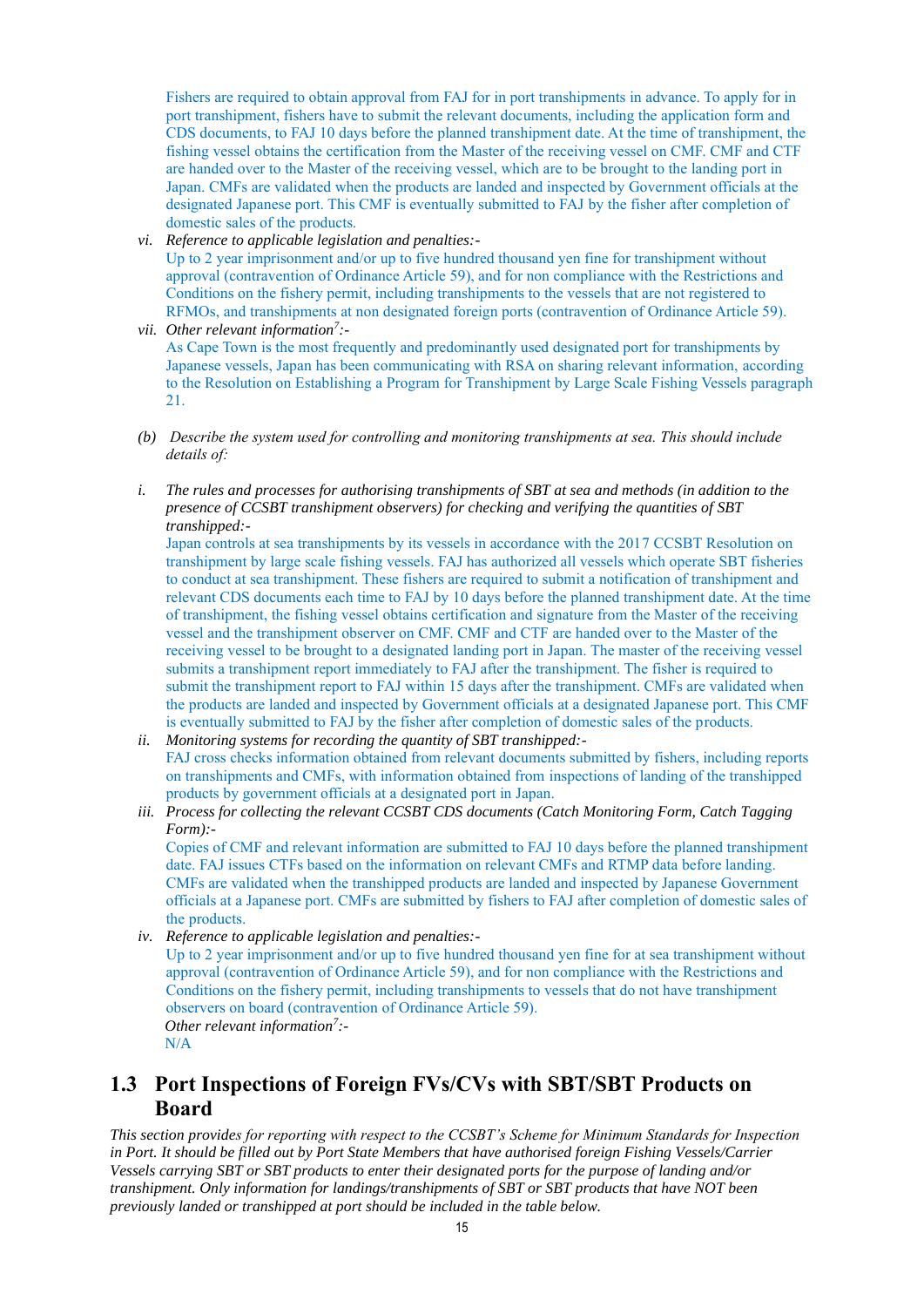*(a) Provide a list of designated ports into which foreign FVs/ CVs carrying SBT or SBT product may request entry:-*

| Name of Port | Name of prefecture where inspection port is located |
|--------------|-----------------------------------------------------|
| Yokosuka     | Kanagawa                                            |
| Yaizu        | Shizuoka                                            |
| Shimizu      | <b>Shizuoka</b>                                     |
| Oigawa       | Shizuoka                                            |
| Makurazaki   | Kagoshima                                           |
| Kushikino    | Kagoshima                                           |
| Yamakawa     | Kagoshima                                           |

Japan designated seven ports for inspection as follows;

*Provide the minimum number of hours of notice required for foreign FVs/CVs carrying SBT or SBT product to request authorisation to enter these designated ports:-* 168 hours before.

#### **1.4 Landings of Domestic Product (from both fishing vessels and farms)**

*Describe the system used for controlling and monitoring domestic landings of SBT. This should include details of:*

- *(a) Rules for designated ports of landing of SBT:-* 10 domestic ports have been designated as ports where SBT products can be landed
- *(b) Inspections required for landings of SBT.*  100%. From 2006, all the domestic SBT products are inspected by government officials at designated ports.
- *(c) Details of genetic testing conducted and any other techniques that are used to verify that SBT are not being landed as a different species:-* In accordance with the agreement at CCSBT20, Japan has expanded the scope of its genetic test to domestic products since 2014/15 fishing season. Japan conducted genetic tests for 150 samples of declared Bigeye tuna and yellowfin tuna from Japanese vessels during 2020/2021 fishing season. These tests confirmed that all samples were the declared tuna.
- *(d) Monitoring systems for recording the quantity of SBT landed:-* FAJ cross-checks information obtained from relevant documents, including reports on SBT landing as domestic products, CMFs, total weight measurement certificate, individual product weight measurement information, invoice etc., at the time of inspection of landings.
- *(e) Process for validating<sup>8</sup> and collecting the relevant CCSBT CDS documents (Catch Monitoring Form, and depending on circumstances, Catch Tagging Form):-*
- (f) Fishers are required to submit relevant documents, including report on landing of SBT and copies of CDS documents, to FAJ by 10 days before the planned landing date. CMFs are validated when the products are inspected by Japanese government officials at the time of landing. Relevant documents (copies of CMF, total weight measurement certificate, individual product weight measurement information, invoice etc.) are submitted to FAJ immediately after the landing. The original CMFs are eventually submitted to FAJ by the fisher after completion of domestic sales of the products.
- *(g) Reference to applicable legislation and penalties:-* Up to 2 year imprisonment and/or up to five hundred thousand yen fine for landing at a port other than the 10 designated ports (contravention of Ordinance Article 24) *Other relevant information<sup>7</sup> :-* N/A

# **1.5 Monitoring of trade of SBT**

#### **1.5.1 SBT Exports**

*Describe the system used for controlling and monitoring exports of SBT (including of landings directly from the vessel to the foreign importing port). This should include details of:*

*(a) Inspections required for export of SBT -*

All SBT products caught by Japanese vessels have to be landed in Japan, and direct landings and export at foreign ports are prohibited. All SBT products, including products to be exported, are strictly inspected at the time of landing at a designated port in Japan as described in the previous sections.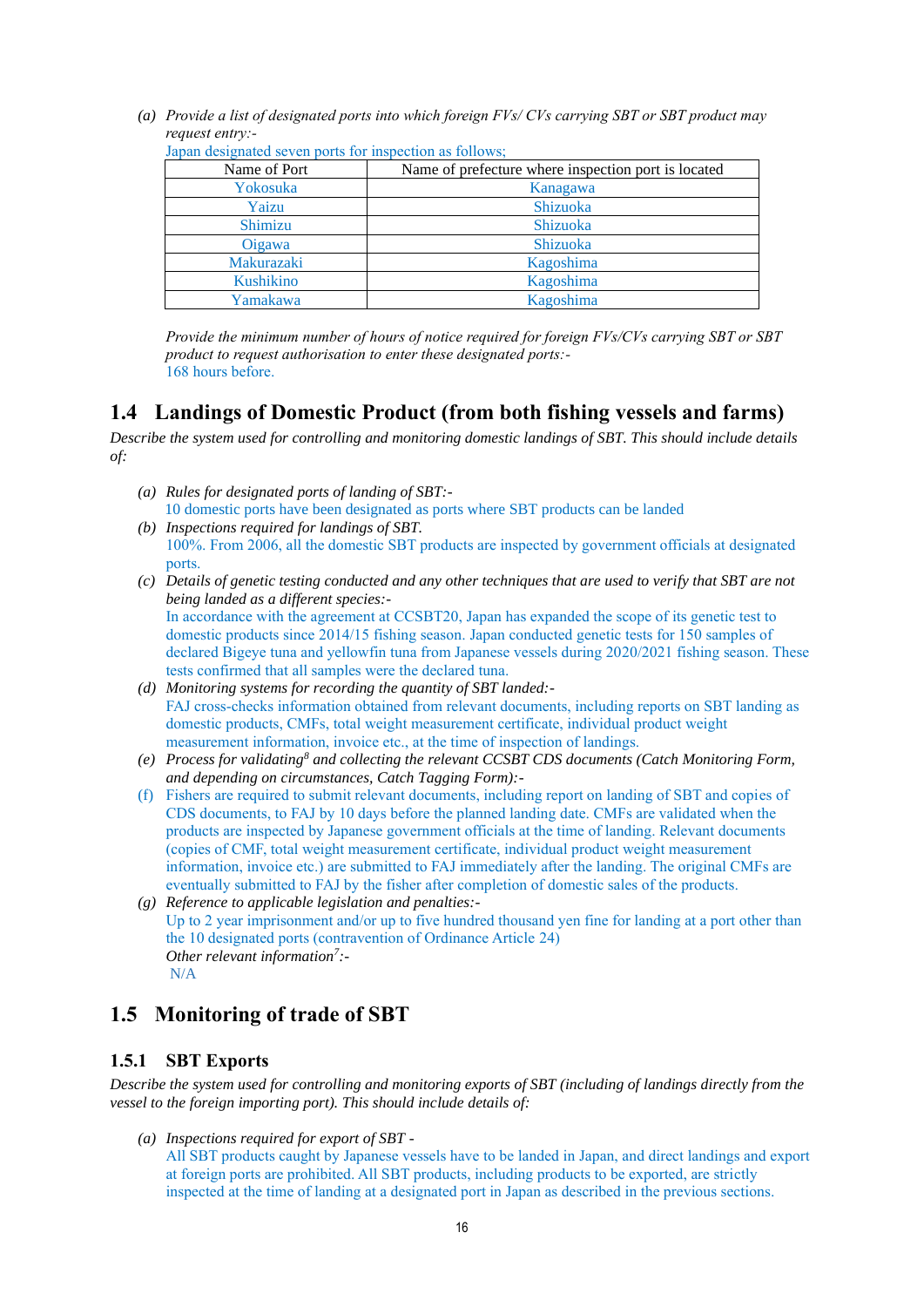- *(b) Details of genetic testing conducted and any other techniques that are used to verify that SBT are not being exported as a different species:-* No test is conducted.
- *(c) Monitoring systems for recording the quantity of SBT exported:-* Quantity of exported SBT is recorded using information from the CDS documents, including CMF and REEF (Re-Export / Export after landing of domestic product Form), submitted by exporters.
- *(d) Process for validating<sup>8</sup> and collecting the relevant CCSBT CDS documents (Catch Monitoring Form and depending on circumstances, Catch Tagging Form or Re-export/Export after landing of domestic product Form):-* Exporters have to submit relevant documents, including copies of CMF, REEF and sales contract, to FAJ. FAJ validates REEF after examination of such documents. At the time of validation, FAJ obtains
- copies of the CDS documents. *(e) Reference to applicable legislation and penalties:-* Procedures and requirements for SBT exports are provided in the regulations of FAJ on certifications of REEF.
- *(f) Other relevant information<sup>7</sup> :-* N/A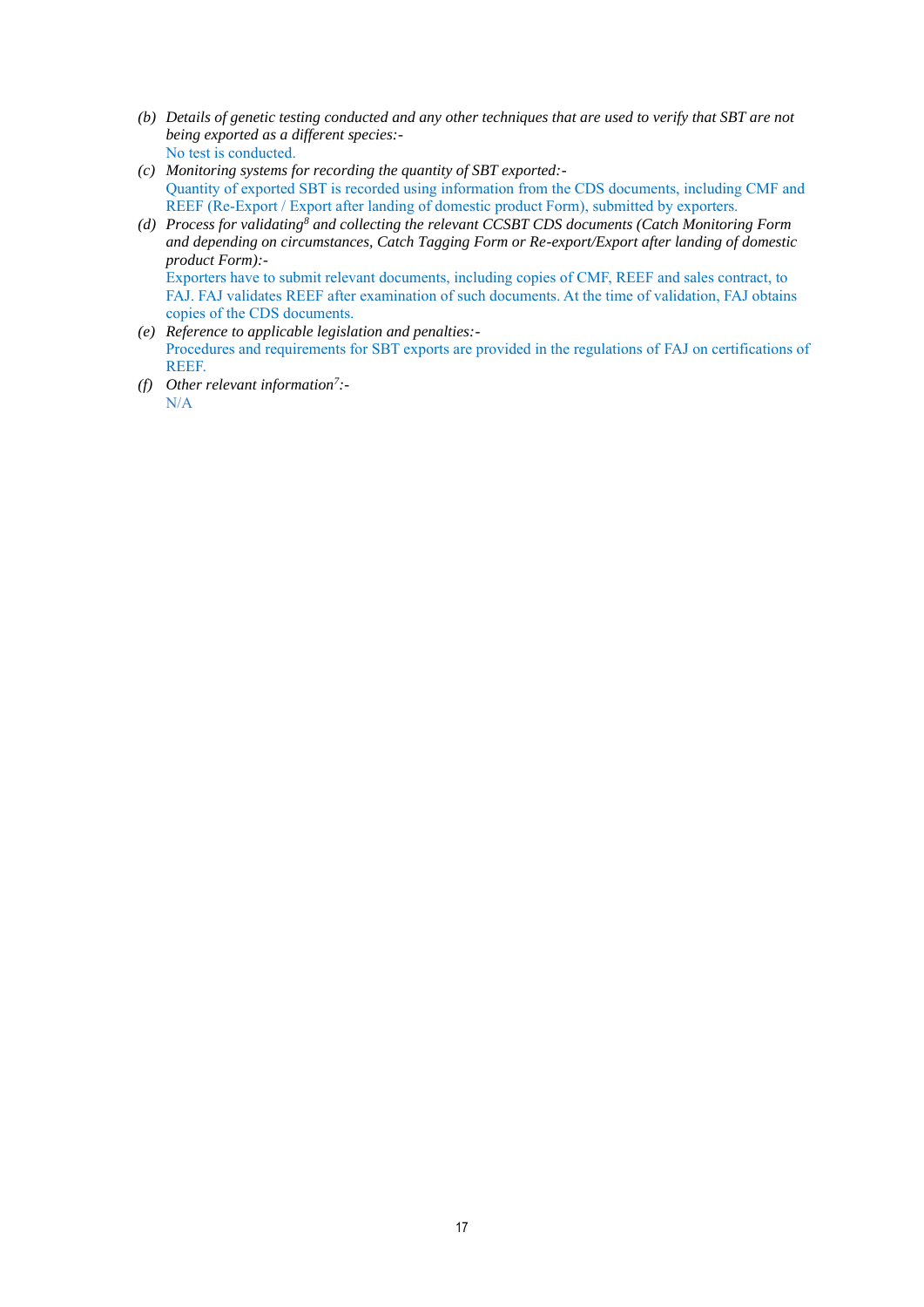## **1.5.2 SBT Imports**

*Describe the system used for controlling and monitoring imports of SBT. This should include details of:*

- *(a) Rules for designating specific ports for the import of SBT:-* Japan does not designate ports and airports for imports of SBT.
- *(b) Inspections required for imports of SBT*  Inspections are conducted when necessary, based on results of the strict examination of the relevant documents submitted to the Ministry of Economy, Trade and Industry (METI) and Customs by importers.
- *(c) Details of genetic testing conducted and any other techniques that are used to verify that SBT are not being imported as a different species:-* During the 2020/2021 fishing season, Japan conducted genetic tests for 1,725 samples of declared bigeye and yellowfin tuna which were imported. The tests did not find any disguised SBT.
- *(d) Process for checking and collecting CCSBT CDS documents (Catch Monitoring Form and depending on circumstances, Re-export/Export after landing of domestic product Form):-* Importers are required to obtain approval from the Government of Japan for imports of SBT. To apply for imports, importers have to submit the relevant documents, including the application form and CDS documents (CMF, REEF), to FAJ and METI, and/or Customs. FAJ and METI, and/or Customs approve imports based on the results of strict examination of the submitted documents. CDS documents are collected by Customs when the SBT products are imported. From 1st January 2010, Japan requires SBT importers to submit tagging data of the imported wild SBT products, including tag number, length and weight, in order to ensure that the products was caught in accordance with all the relevant CCSBT conservation and management measures.
- *(e) Reference to applicable legislation and penalties:-* Up to 1 year prohibition of any import of SBT and/or imprisonment or fine (Foreign Exchange and Foreign Trade Act, Article 52 etc)
- *(f) Other relevant information<sup>7</sup> :-* N/A

#### **1.5.3 SBT Markets**

*(a) Describe any activities targeted at points in the supply chain between landing and the market:-* All SBT caught by Japanese vessels are inspected by government officials when landed at a Japanese designated port. FAJ conducts research of major markets every month, to collect the latest information on origin (catching/farming CCSBT Member), weight, length and tag data of the SBT products traded in Japanese markets.

*(b) Describe the system used for controlling and monitoring of SBT at markets (e.g. voluntary or mandatory requirements for certain documentation and/or presence of tags, and monitoring or audit of compliance with such requirements):-*

Through analysis of the data obtained from the research of Japanese SBT market every month, Japan monitors the amount and origin (catching/farming CCSBT Member) of SBT products traded in Japan, and confirms compliance of Japanese vessels with relevant CCSBT conservation and management measures, especially national TAC allocation to Japan.

*(c) Other relevant information7\*

Not only fishers, but also traders that knowingly purchase or process illegally caught and/or landed SBT will be considered as contravening Ordinance Article 96 (3) and will be subject to penalties. The penalties could be up to 2-year imprisonment and/or up to five hundred thousand yen fine.

## **1.6 Other**

*Description of any other MCS systems of relevance.* N/A

# **2 Additional Reporting Requirements Ecologically Related Species**

*(a) Reporting requirements in relation to implementation of the 2008 ERS Recommendation:*

- *i. Specify whether each of the following plans/guidelines have been implemented, and if not, specify the action that has been taken towards implementing each of these plans/guidelines:-*
	- *International Plan of Action for Reducing Incidental Catches of Seabirds in Longline Fisheries:*
	- *International Plan of Action for the Conservation and Management of Sharks:*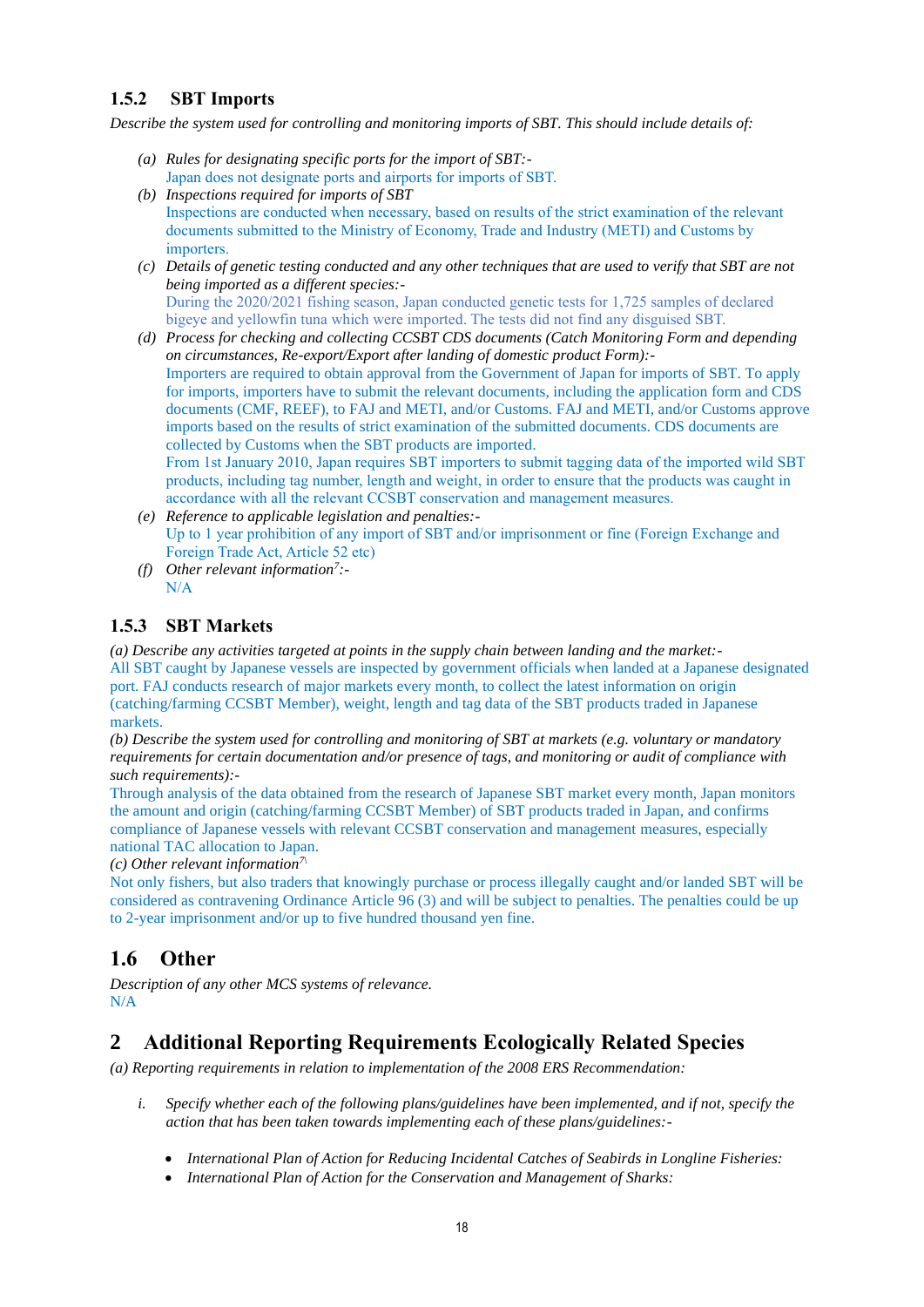In accordance with FAO International Action Plans on sharks and seabirds, Japan established its National Action Plans on sharks and seabirds in 2001, and revised them in 2005, 2009 and 2016. In addition, Japan has been taking actions in accordance with the FAO Guidelines on sea turtle bycatch.

- *FAO Guidelines to reduce sea turtle mortality in fishing operations:*
- *ii. Specify whether all current binding and recommendatory measures<sup>9</sup> aimed at the protection of ecologically related species<sup>10</sup> from fishing of the following tuna RFMOs are being complied with. If not, specify which measures are not being complied with and the progress that is being made towards compliance:-*
	- *IOTC, when fishing within IOTC's Convention Area:*
	- *WCPFC, when fishing within WCPFC's Convention Area:*
	- *ICCAT, when fishing within ICCAT's Convention Area:* Longline fishing vessels operating to catch SBT are obliged to comply with respective rules of each tuna Regional Fisheries Management Organization, such as IOTC, WCPFC and ICCAT in each area.
- *iii. Specify whether data is being collected and reported on ecologically related species in accordance with the requirements of the following tuna RFMOs. If data are not being collected and reported in accordance with these requirements, specify which measures are not being complied with and the progress that is being made towards compliance:-*
	- $\bullet$  *CCSBT<sup>11</sup>*:
		- Japan collects and reports the relevant data in accordance with the CCSBT requirements.
	- *IOTC, for fishing within IOTC's Convention Area:*
	- *WCPFC, for fishing within WCPFC's Convention Area:*
	- *ICCAT, for fishing within ICCAT's Convention Area:* When operating in the Convention areas of IOTC, WCPFC and ICCAT, Japan collects and reports the relevant data in accordance with the requirements of respective RFMOs.

#### *(b) Mitigation – describe the current mitigation requirements:*

*Seabird: Tori lines, night setting and weighted line etc. in accordance with each RFMO's requirements. In accordance with the WCPFC CMM "Mitigate the Impact of Fishing for Highly Migratory Fish Stocks on Seabirds", FAJ has recently added the option of hook-shielding devices to bycatch mitigation measures that Japanese longline fishing vessels are required to use in the WCPFC area by the publication of a national notice.*

*Turtle: Circle hooks, line cutters and dehookers in accordance with each RFMO's requirements*

*Shark: At least one of the following options in accordance with WCPFC's requirement; a. do not use or carry wire trace as branch lines or leaders: or b. do not use branch lines running directly off the longline floats or drop lines, known as shark lines.*

- *(c) Monitoring usage of bycatch mitigation measures:*
	- *i. Describe the methods being used to monitor compliance with bycatch mitigation measures (e.g. types of port inspections conducted and other monitoring and surveillance programs used to monitor compliance). Include details of the level of coverage (e.g. proportion of vessels inspected each year):* Inspection of Japanese fishing vessels registered with the CCSBT through vessel radio communication and visual confirmation relevant to bycatch mitigation measures had been conducted by monitoring and control vessel (MCV). During the 2020/2021 fishing season, no inspection of Japanese fishing vessels registered with the CCSBT was conducted, because MCV was not dispatched to the Southern hemisphere for more urgent monitoring and inspection needs within Japan's EEZ.
	- *ii. Describe the type of information that is collected on mitigation measures as part of compliance programmes for SBT vessels:*

*<sup>9</sup> Relevant measures of these RFMOs can be found at: [http://www.ccsbt.org/site/bycatch\\_mitigation.php](http://www.ccsbt.org/site/bycatch_mitigation.php) .*

*<sup>10</sup> Including seabirds, sea turtles and sharks.*

*<sup>11</sup> Current CCSBT requirements are those in the Scientific Observer Program Standards and those necessary for completing the template for the annual report to the ERSWG.*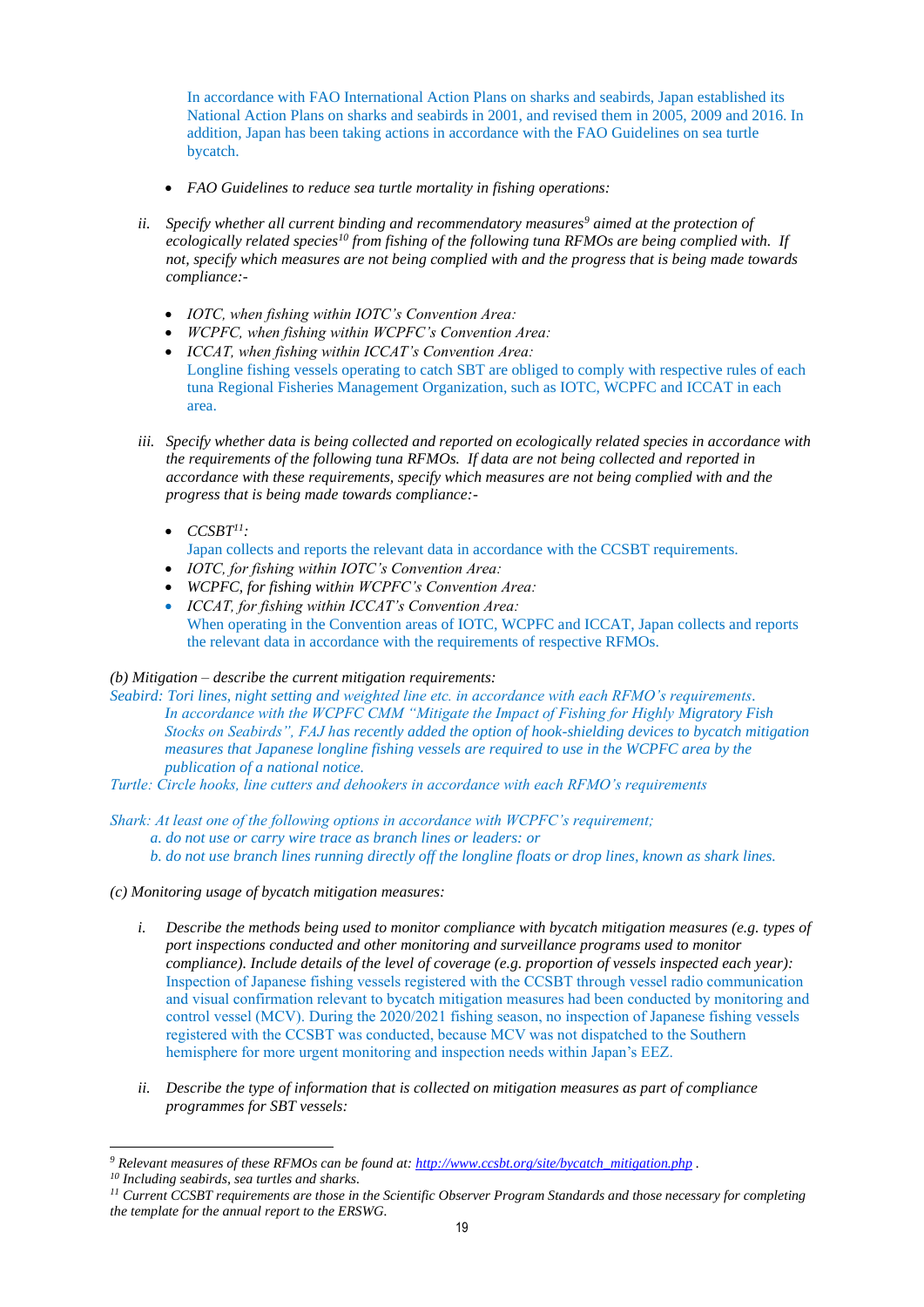Fishers have been mandated to write down seabird bycatch mitigation measures applied to their operations in the logbook since 2014.